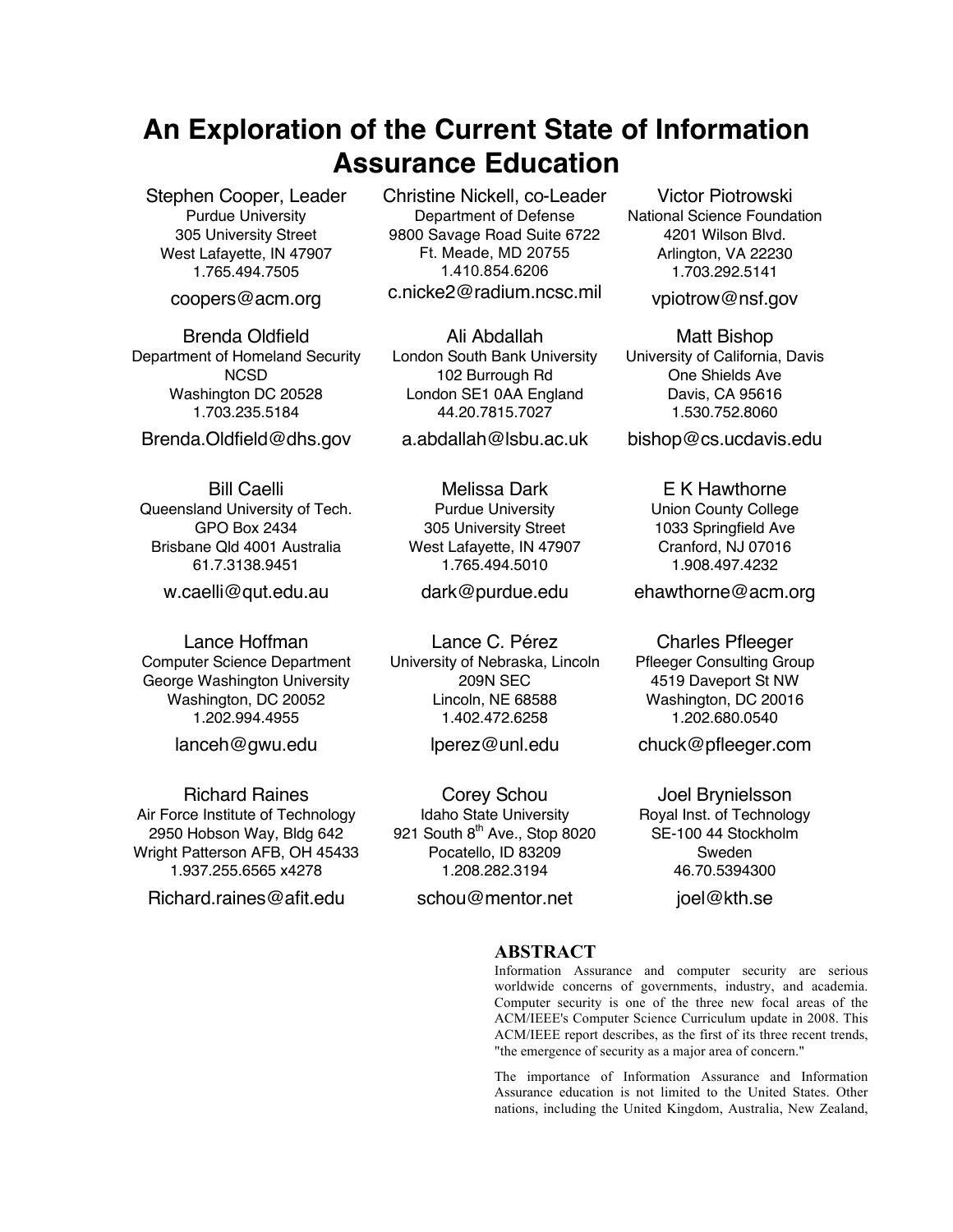Canada, and other members from NATO countries and the EU, have inquired as to how they may be able to establish Information Assurance education programs in their own country.

The goal of this document is to explore the space of various existing Information Assurance educational standards and guidelines, and how they may serve as a basis for helping to define the field of Information Assurance. It was necessary for this working group to study what has been done for other areas of computing. For example, computer science (CS 2008 and associate-degree CS 2009), information technology (IT 2008), and software engineering (SE 2004), all have available curricular guidelines.

In its exploration of existing government, industry, and academic Information Assurance guidelines and standards, as well as in its discovery of what guidance is being provided for other areas of computing, the working group has developed this paper as a foundation, or a starting point, for creating an appropriate set of guidelines for Information Assurance education. In researching the space of existing guidelines and standards, several challenges and opportunities to Information Assurance education were discovered. These are briefly described and discussed, and some next steps suggested.

### **Categories and Subject Descriptors**

K.3.2 Computer and Information Science Education

### **General Terms**

Security.

### **Keywords**

Information Assurance, IA, Education, Standards, Guidelines.

# **1. INTRODUCTION**

Several years ago, there were few faculty members within the undergraduate computing community who were concerned about Information Assurance (IA) or computer security education. It is amazing how much has changed in the world over the past ten or so years. Computer security is now taken quite seriously, internationally, by governments, industry, and academia. One of the three new focal areas of the ACM/IEEE's Computer Science Curriculum update in 2008 [3] is computer security. This report describes, as the first of its three recent trends, "the emergence of security as a major area of concern."

Within the United States (US) government, the primary means for an academic institution to demonstrate the quality of its IA program is through application for and receipt of the National Security Agency (NSA) and Department of Homeland Security (DHS) designation as a National Center of Academic Excellence in Information Assurance Education (CAE/IAE) and/or Research (CAE-R) [13].

What is IA? IA is set of technical and managerial controls designed to ensure the confidentiality, possession of control, integrity, authenticity, availability, and utility of information and information systems. IA includes measures that protect and defend information and information systems by ensuring their availability, integrity, authentication, confidentiality, and nonrepudiation. These measures include providing for restoration of

information systems by incorporating protection, detection, and reaction capabilities.

IA is of both national and international significance because of the increased reliance of governmental, military, and financial functions on complex interconnected computer systems and networks. These systems not only store information, they exchange and process information and are involved in increasingly significant decision processes that demand all aspects of information assurance. Society has reaped significant benefits from these systems. With this increased reliance on electronic infrastructure, however, has come the realization that these systems are vulnerable to a myriad of attacks, many of them cyber in nature and not requiring the resources of a world power. This combination of a desire to continue to gain the benefits of complex electronics systems with the recognition of their inherent vulnerabilities has made IA a global priority.

The importance of IA and IA education is not limited to the US or to US institutions. Other nations, including the United Kingdom, Australia, New Zealand, Canada, and other members from NATO countries and the EU, have inquired as to how they may be able to establish a National IA Education program in their own country.

In order to receive a CAE/IAE designation, there is a requirement for US academic institutions to map their IA curriculum to meet the Committee on National Security Systems (CNSS) standard CNSS 4011, as well as one or more of the standards 4012, 4013, 4014, 4015, or 4016 [17]. The use of IA standards for curriculum mapping has been used as a tool to ensure individuals gain or have an understanding of the fundamental IA and security elements. Concerns have developed among many academic institutions over the requirement of mapping curricula to the US government CNSS standards. Many believe these are not sufficiently relevant for current IA education, as they are more training centric and not consistent with the broader education missions of colleges and universities. There are also concerns about relying only on US government based standards, rather than creating an IA curriculum that is internationally relevant.

During the 2009 SFS Symposium in Washington, DC and, simultaneously, during HICSS-42 in Waikoloa, HI, representatives from the government, academia and industry discussed the need for establishing a working group to discuss IA education. In a subsequent meeting, representatives from the NSA, DHS and NSF decided to move forward with a working group effort and to use ITiCSE as a preferred forum due to its international reach and SIGCSE connections. It was noted that in addition to the CNSS standards, there are many other proposed standards and guidelines, including the National Institute of Standards and Technology (NIST) Information Technology Security Training Requirements (publication 800-16, available from [18]), the Department of Defense (DoD) Information Assurance Workforce Improvement Program (DoD Directive 8570, available from [19]), the Department of Homeland Security's Essential Body of Knowledge (EBK), available from [20], and the joint American National Standards Institute (ANSI), International Organization for Standardization (ISO), and International Electrotechnical Commission (IEC) ANSI/ISO/IEC 17024:2003 standard [21].

IA has been addressed as part of broader curricular recommendations. For example, computer science (CS 2008), computer engineering (CE 2004), information technology (IT 2008), and software engineering (SE 2004) all have available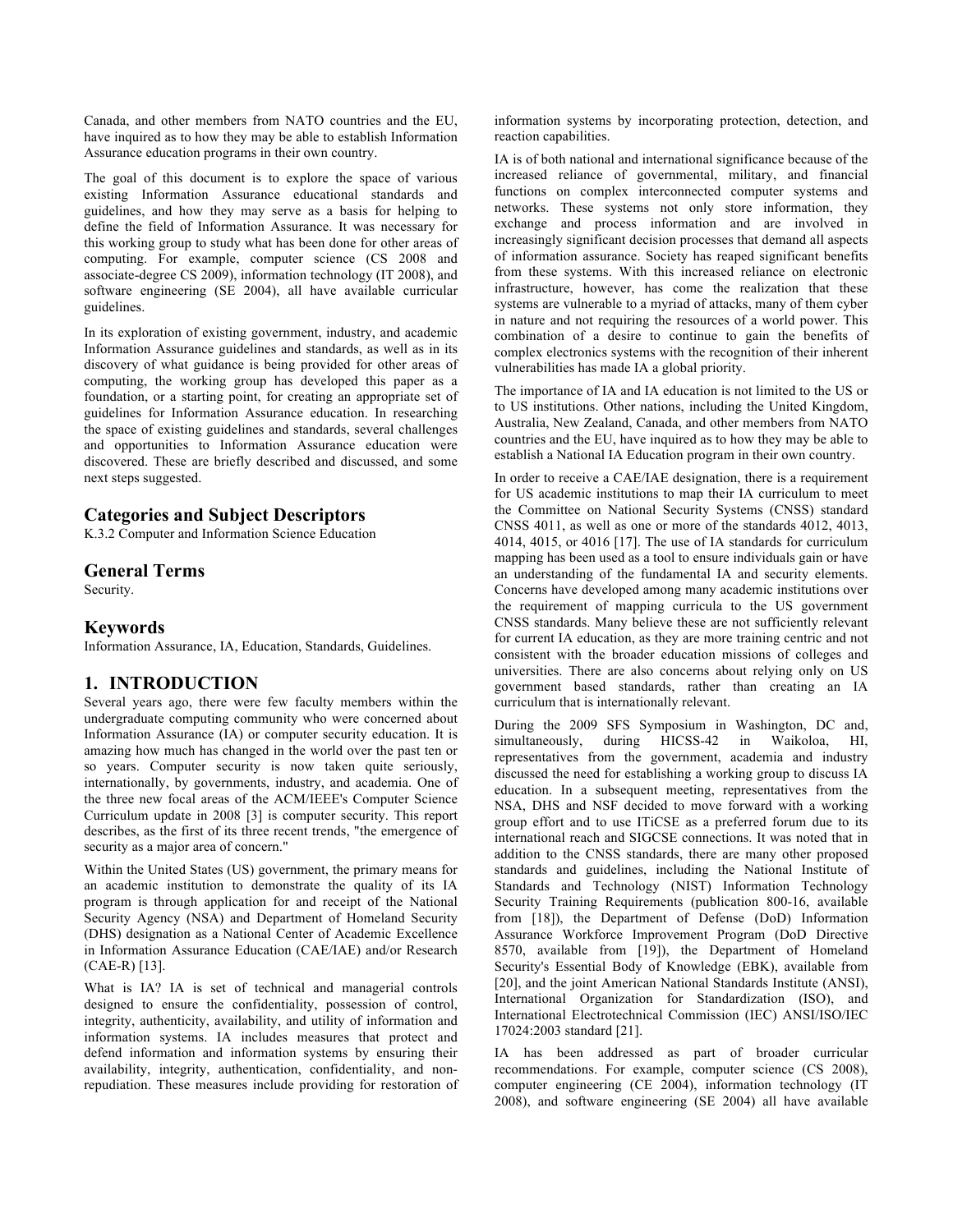curricular guidelines [11]. These ACM/IEEE reports define bodies of knowledge, suggest specific courses and their content, and describe topic areas and student learning objectives. One limitation of using these reports as a model is that they do not include recommendations for Master's programs (as they focus instead only on undergraduate programs).

IA education has also been addressed through industry. There are several industry-based certifications, and associated guidelines with respect to the content in which these certifications aim to demonstrate knowledge.

This paper starts with the presentation of a brief history of IA Education. It then continues by exploring the existing potential guidance provided by academic, government, and industry standards and guidelines. The paper then explores the area of assessment, before discussing some existing challenges, and concluding. In its exploration of existing IA standards and guidelines, as well as in its discovery of what guidance is being provided from other areas of computing, this paper provides a starting point for creating an appropriate set of guidelines (and a mechanism for enabling future updating to such a set) for IA education.

# **2. HISTORY OF IA EDUCATION**

There is a significant history leading to the emergence of IA as a field unto itself, the roots of which date back to early cryptography, leading to telecommunications security and computer security, followed by information security and then to IA. The focus of this section is to address the significant aspects that have shaped IA in education to date.

In the 1970s, there were industrial conferences, such as COMPSEC that tended to focus on industrial clients' training and continuing education needs, such as audit and security management, and that were directed toward people who would now be known as chief security officers, for continuing education. This industrial IA training led to current commercial training programs such as SANS,  $ISC^2$ , and ISACA. At the same time some computer suppliers offered specific education and training courses to enable early computer and data network security systems to be properly administered and used.

Also starting in 1970, faculty members at four-year colleges and universities began to develop and teach computer security and related courses; these faculty numbers increased significantly during the 1980s. [40] The faculty members informally met with colleagues with similar interests and through these interactions broadened the course offerings and the body of knowledge. Research conferences and textbooks encouraged the recognition of computer security as a bona fide sub-discipline. By the early 1980s specific information security journals dedicated to the publication of academic research papers emerged. During this period, however, courses were typically individual offerings and computer security education remained largely unstructured and uncoordinated.

Significant changes began to occur in 1987. The National Computer Security Center (NCSC), of the US National Security Agency (NSA) through a contract with the Institute for Defense Analyses, sponsored an invitational workshop that brought together subject matter experts from government, academia and industry to develop six undergraduate curriculum modules for use by computer science professors as adjuncts to their core curricula courses. This was the first effort by the US government with an

objective to promote and coordinate computer security education. A second objective for the course modules was for inclusion in the joint ACM/IEEE undergraduate computer science curriculum. While the workshop effort did not achieve the desired result of getting the modules into the joint curriculum, the modules were informally distributed and used extensively throughout the 1990s with the result that elements of computer security were integrated into core computer science courses.

Also in 1987, Royal Holloway College (now part of the University of London) in England began offering a Master of Science program in Information Security. This program was developed in conjunction with an industrial advisory board to ensure that the graduates met the needs of industry for hiring. In 1986 the Queensland Institute of Technology, now the Queensland University of Technology (QUT) in Australia offered a Masters level research degree in computer security. This led to the formation of the Information Security Research Centre, now merged in to the Information Security Institute, in mid-1988.

Another significant event that influenced IA education was the signing of the US Computer Security Act of 1987. This law was enacted to improve the security and privacy of sensitive information in Federal computer systems, to establish minimum security practices for these systems, and mandated contingency plans and required annual training and awareness for system users. It also mandated that the National Security Agency (NSA) and the National Institute for Standards and Technology (NIST) work together to provide awareness, training and education in this area. This led to the development of IA training and education standards and guidelines that not only guided government, but later influenced commercial and academic IA education.

Further outcomes at least indirectly resulting from the Computer Security Act of 1987 were the formation of the Computer Emergency Response Team (CERT) in 1988, the National Security and Telecommunications Information Systems Committee (NSTISSC) in 1992 and the NIST Security Handbook in 1995. The Computer Security Act of 1987, combined with other legislation, policy and directives, brought about the National INFOSEC Education and Training Program (NIETP) in 1990, the Committee on National Systems Security (CNSS), formerly NSTISSC, standards and the National IA Training and Education Center (NIATEC), which is a repository for IA awareness, training and education documents and modules. The NIETP is housed at the NSA, and its purpose is to provide awareness, training and education to academia to reduce the vulnerabilities of our national information infrastructure.

The European Region Action Scheme for the Mobility of University Students (ERASMUS) project was established in 1987 to facilitate exchanges among European universities [23]. It also included parallel relationships with universities in the US. The ERASMUS program evolved and merged with other independent programs to become the SOCRATES EC program in 1994, later known as the Socrates II program. In July 2001 Professor Louise Yngström, Stockholm University, Sweden and Professor Sokratis Katsikas, University of the Aegean, Greece presented a paper at IFIP TC11 WB 11.8 Information Security Education that discussed the interoperability of computer security and IA programs. The program allowed for student and staff exchanges between member institutions and developed a proposal for a postgraduate curriculum on Information & Communication Systems Security. The Erasmus Project and its descendents award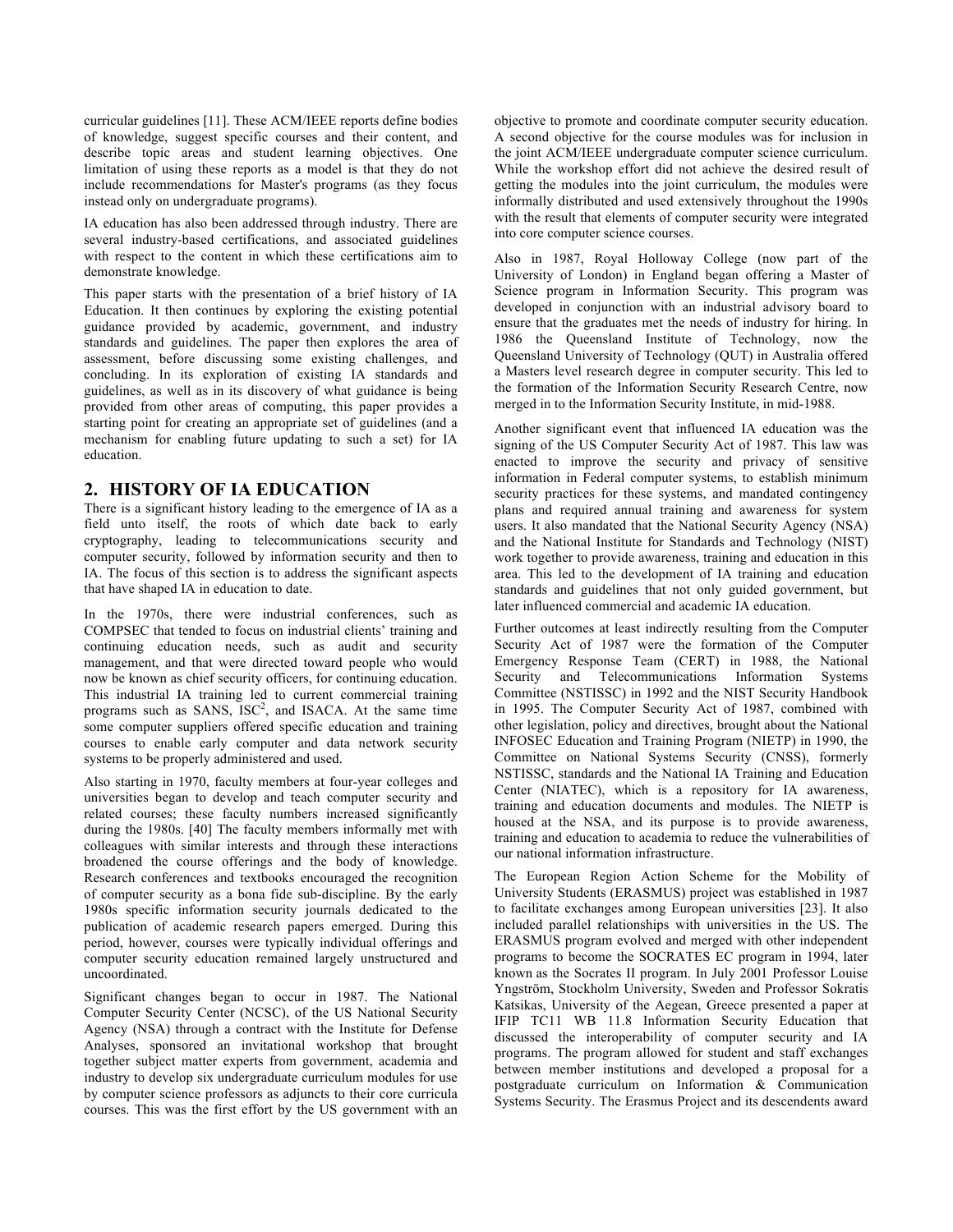degrees in Information Systems Security and Computer and Communication Systems Security. It has been instrumental in the growth of the IA and computer security fields.

In 1989, the Council of European Professional Informatics Societies (CEPIS) was formed as a non-profit organization to improve and promote a high standard among Informatics Professionals (in the IT professional field) in recognition of the impact that Informatics has on employment, business and society. CEPIS represents 36 Member Societies in 33 countries across greater Europe. CEPIS not only looks to address IT standards, but also addresses education and research matters related to IT practices. An offshoot of this group is the European Union Certification of Informatics Professionals (EUCIP). EUCIP includes partners in 8 countries (Croatia, Estonia, Ireland, Italy, Norway, Poland, Romania, Spain) offering certification of IT competencies in a vendor neutral framework. EUCIP works to define industry IT standards and to close the gap in the labor market. Currently, EUCIP is taking part in a project called "HARMONISE - Review of Certification Schemes for Information and Communications Technology (ICT) Professional qualifications in support of greater Harmonisation across Europe and beyond" to create harmonization across the EU on Information and Communications Technology ICT professional vocational learning and qualification schemes.

In 1991 the International Federation for Information Processing (IFIP) chartered workgroup WG 11.8 of its Technical Committee 11, dedicated to information security, [22] to promote information security education and training at the university level and in government and industry. WG 11.8 is an international resource center for the exchange of information in this education arena and has sponsored a number of relevant international workshops.

During the early 1990s courses and programs continued to expand, for example, COAST (at Purdue University) and CISR (at the Naval Postgraduate School). These programs brought together a critical mass of faculty, research support and students. IA curriculum development efforts were also sponsored by the major professional societies such as ACM, IEEE, the British Computer Society, and the Australian Computer Society. Additional efforts in 1997, such as the first annual first annual ACM and Naval Postgraduate School Workshop on Education in Computer Security and the first annual National Colloquium for Information Systems Security Education, brought about collaboration between the government, academia and industry to effect IA education. In Australia, the Queensland University of Technology started offering a Postgraduate Certificate and Diploma in information security as well as a Masters Degree program by coursework.

In 1998 the Centers of Academic Excellence in Information Assurance Education (CAE/IAE) program was formed by the NSA to recognize institutions with significant IA education programs and encourage other institutions to develop such offerings. The IA courseware evaluation (IACE) program utilized the modified CNSS standards as prerequisite criteria for the CAE program. In 1999 the first seven institutions were designated. The program was intended to advance with technology so member institutions were required to be re-designated every three years. In 2004, as a result of the 2003 "President's National Strategy to Secure Cyberspace", DHS partnered with NSA in the National CAE program. In 2008 the CAE program was expanded to recognize excellence in IT innovation and Research (CAE-R). Combined, there are 106 CAEs with designation of one or both.

The CAE programs have shown success by producing graduates with at least a minimum understanding of the IA and information security principles. These CAE graduates have more current IA knowledge and skills that they bring into the workforce, and are highly sought after. Both of these programs assist in reducing the vulnerabilities within industry, government and academia. These graduates can then help fill the void that the upcoming retirement eligible personnel will leave.

In 2001, the US Congress enacted legislation to begin the National Science Foundation (NSF) Scholarship for Service (SFS) program [14], and the Department of Defense (DoD) Information Assurance Scholarship Program (IASP) [15, 16]. This legislation authorized academic institutions with CAE designation to apply for IA scholarship and capacity grants. These programs were formed to create a pipeline of graduates with IA backgrounds for the federal government through a service obligation (payback). The capacity portion of the programs enables development of IA faculty, curriculum, and lab at CAEs and other institutions to increase the overall capacity of IA educated students for American schools.

In 2002 NSF supported a workshop hosted by the American Association of Community Colleges. This workshop was to articulate the purpose of two-year degrees and educational programs in the broader IA context. Their report, entitled "The Role of Community Colleges in Cybersecurity Education," focused on how community college resources could be used and further developed to help educate a cybersecurity workforce.

In 2005 NSF funded (through its Advanced Technological Education program) three regional centers in IA, which are CyberWATCH, Cyber Security Education Consortium (CSEC) and the Center for Systems Security and Information Awareness (CSSIA). These centers are partnerships between two-year institutions, four-year institutions and industry. The purpose of these centers is to provide leadership and training in IA education at two-year institutions.

In 2005 the "Computing Curricula 2005" report, jointly published by ACM and IEEE-CS, was written to provide an overview of the different kinds of undergraduate degree programs in computing that are currently available and for which curriculum guidelines are now, or will soon be, available.

As a consequence of the overall cyber threat and the need to integrate IA efforts into civil security at large, a trend during recent years has been to let large-scale IA exercises affect curricula development and course design. Such large-scale exercises are being undertaken as part of countries' homeland security efforts and, most often, universities and university teachers are involved in the actual execution of these exercises. As an example, the annual "cyber defense exercise" in the US is sponsored by the NSA and involves a number of schools related to civil security. In this exercise, the participating schools are to learn defensive IA by designing and implementing a network that provides certain services and defending this network from both natural events and the cyber attacks that are initiated by the "red force" of hackers from the NSA. This exercise helped shaping the IA curriculum and course format at the Air Force Institute of Technology [37].

In the EU, the cyber attacks on Estonia and Georgia have served as a starting point for multinational exercises involving various governmental organizations. A recent example of this engagement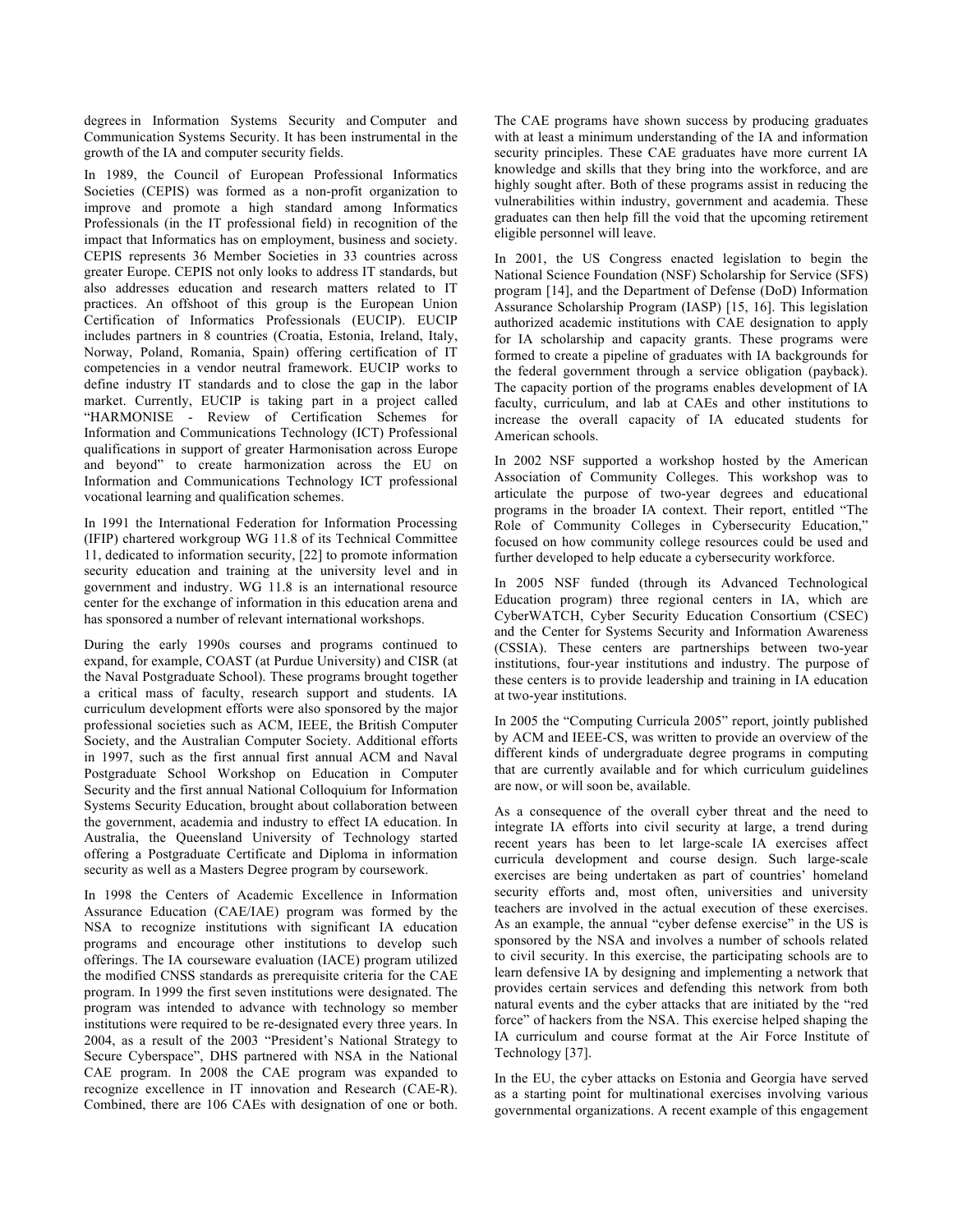occurred in December 2008 when Sweden and Estonia came together in a joint cyber defense exercise. In cooperation with the Cooperative Cyber Defence Centre of Excellence in Estonia, the exercise was sponsored by the Swedish Civil Contingencies Agency and run jointly by a number of Swedish authorities: the Defence Research Agency, the National Defence Radio Establishment (FRA), the National Defence College, and the Defence Materiel Administration. Similar to the aforementioned "cyber defense exercise" in the US, CS students from the universities in Tallinn (Estonia) and Linköping (Sweden) acted blue teams while being under attack by the FRA (roughly, FRA is the Swedish equivalent of the NSA).

The most important reason to let large-scale exercises shape curricula or course design is to let students obtain a working knowledge in actually using their skills to interact with the society at large, i.e., to see the overall picture and to perform under pressure in critical situations. However, using large-scale homeland security IA initiatives as a foundation for shaping university curricula raises concerns with regard to being too training centric and not consistent with the scholarly mission of colleges and universities. See Section 1 where similar concerns are discussed with regard to using IA standards for curriculum mapping.

# **3. GUIDANCE**

# **3.1 Academic Guidelines**

In this section, guidelines for accrediting academic programs are discussed starting with the Computing Curricula 2005 Overview Report as it sets the context for the individual guidelines. In turn, each guideline is presented, focusing on: 1) an executive summary, 2) creating the guideline, 3) updating the guideline, 4) instructional recommendations, and 5) Information Assurance and computer security knowledge.

### *3.1.1 ACM/IEEE Computing Curricula 2005: the Overview Report*

### *Executive Summary*

The primary purpose of the Computing Curricula 2005 report is to "provide an overview of the different kinds of undergraduate degree programs in computing that are currently available and for which curriculum standards are now, or will be soon, available" [1]. The overview report identifies the different computing-related degree programs and distinguishes their similarities and respective differences. As stated in the introduction, the report is intended for use by a variety of stakeholders, including university faculty and administrators with existing and planned computing programs, stakeholders in public education, students and prospective students trying to decide upon a major, parents and guidance counselors who assist in such decisions, and professionals working in the dynamic and rapidly changing computing fields. The overview report focuses on comparison and contrast of five computing degree programs: computer engineering (CE), computer science (CS), information systems (IS), software engineering (SE), and information technology (IT). The respective programs are compared to each other on two dimensions: relative amount of theory vs. application and five areas of knowledge. The report then provides considerable detail via a numerical rating of relative emphasis on 40 computing topics and 17 non-computing topics.

#### *Creating the Guideline*

In the late 1980s, ACM and IEEE collaborated to produce a joint curriculum report for computing, which was published in 1991. Given the dramatic growth in computing, the need to update and expand this report was apparent by the late 1990s. Again, these two societies joined forces to address this need and provided financial support as well as intellectual leadership. A task force was assembled, only this time the Joint Task Force included individuals from additional professional associations such as the Association for Information Systems and Association for IT Professionals, in recognition of the growing diversity and breadth of computing. Each of the respective professional societies was charged to undertake a cooperative effort to create the respective disciplinary volumes. This report provides context for the other disciplinary curricula guidelines and was derived in large part from the detailed information provided in those guidelines.

### *Updating the Guideline*

There is no specific mention of a proposed mechanism for updating the Computing Curricula 2005 – The Overview Report. However, clear steps are outlined with regard to updating each of the respective discipline-specific guideline. The Joint Task Force recommends that the Computing Curricula Series be updated every 5 - 6 years, given the rapid pace of change in computing.

#### *Instructional Recommendations*

Two contrasting curricular structures are discussed in the Overview Report: filter and funnel. The filter approach essentially treats each computing field as distinct, thereby necessitating discipline-specific introductory courses sequences: the funnel approach provides for a common introductory sequence and then "funnels" students into disciplinary tracks. Interested readers are directed to the original report for further discussion of the pros and cons of each approach.

#### *Information Assurance and Computer Security Knowledge*

The Overview Report explicitly mentions in Table 3.1 *Comparative weight of computing topics across the five kinds of degree programs* ([1], p. 24) IA and computer security topics under two knowledge areas: security, issues and principles; security, implementation and management. Table 3.1 also lists the legal, professional, ethics, and society knowledge area that is conceivably a related topic to IA and computer security. In Table 3.2 *Comparative weight of non-computing topics across the five kinds of degree programs* ([1], p. 25) is another possible related topic entitled risk management/project safety.

## *3.1.2 ACM/IEEE Information Technology 2008*

#### *Executive Summary*

The IT 2008 discipline specific report includes recommendations for four-year undergraduate programs in information technology. The IT body of knowledge is organized into 13 knowledge areas: IT Technology Fundamentals, Human Computer Interaction, Information Assurance and Security, Information Management, Integrative Programming & Technologies, Math and Statistics for IT, Networking, Programming Fundamentals, Platform Technologies, Systems Administration & Maintenance, System Integration and Architecture, Social and Professional Issues, and Web Systems and Technologies.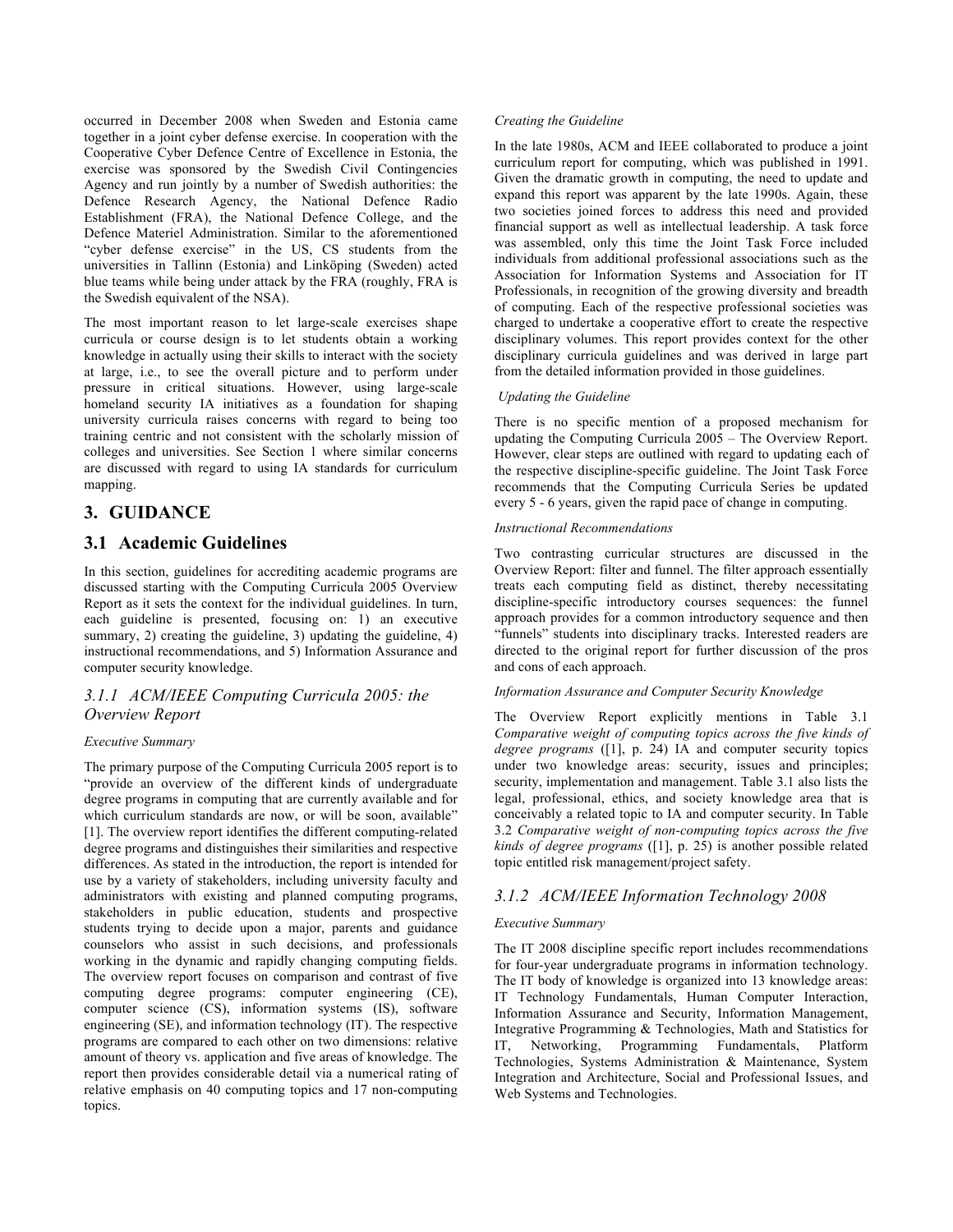Each knowledge area is further defined by units, and units are further defined by topics. The report contains learning outcomes and advanced IT outcomes for each topic in the IT body of knowledge.

#### *Creating the Guideline*

Creation of IT2008 commenced in 2001, with informal meetings among faculty members at a small number of institutions. In December, 2001, the first Conference on Information Technology Curriculum (CITC-1) was held. At CITC-1, work began on a list of topics and subtopics, while concurrently building a parent organization (SITE – the Society for Information Technology Education). From 2001-2003, work on the draft continued, using input collected via focus groups from conferences and industrial advisory boards. Draft 1 criteria were posted in 2003 followed by a public review and comment period. Modifications were made using this input. A second draft of the Overview Report became available in 2005 and using this input, the IT draft was updated and posted on the ACM website for another round of public comment. In 2007, a steering committee was formed to guide completion of the document. Using the input from the second round of public comment and the newly formed steering committee, the IT guideline was updated again, made available for public review, and ultimately finalized in November 2008.

#### *Updating the Guideline*

There is no explicit mechanism for updating this guideline.

#### *Instructional Recommendations*

The IT 2008 Curriculum Guidelines specifically note that fouryear IT programs need to be designed so that students develop a practical understanding of technology. While particular delivery mechanisms are not advocated, the guideline suggests that there should be a considerable experiential learning aspect for the IT student. Mechanisms for integrating experiential learning are provided by way of example, such as demonstrations, labs, field trips, project-based learning, internships and co-ops. The IT 2008 report notes that the focus on experiential learning is not intended to suggest that theoretical knowledge is not/should not be taught in an IT program; rather, the point is that a graduate from a fouryear IT program must both understand the theory behind the technology and be able to apply the technology in a practical sense to the needs of the organization.

#### *Information Assurance and Computer Security Knowledge*

The IT 2008 guideline dedicates a knowledge area just for IA and computer security topics entitled "Information Assurance and Security."

IA and computer security topics also appear in this guideline in three other ways: 1) as a unit within other knowledge areas, 2) as a pervasive theme throughout all knowledge areas, and 3) as an area for advanced courses [2]. The reader is advised to consult the full curriculum guideline for further details.

# *3.1.3 ACM/IEEE Computer Science 2008 (An Interim revision of CC2001)*

#### *Executive Summary*

This revision of the CC2001 curriculum [5] was guided by several principles, divided into three groups. The principles of computing emphasize the breadth of computing, including the need for the

curriculum to be international in scope, informed by professional practice, and attractive to potential students. The principles on computer science focus on the breadth of the subject's foundations, as well as the focus on underlying concepts and the need to not bind what is taught to existing technology. The principles on course design and implementation suggest that the curriculum should include strategies and tactics for teaching, along with high-level recommendations, and should also provide guidance on the design of individual courses.

#### *Creating the Guideline*

Recognizing that the CS2001 volume needed to be updated, the ACM Education Board and the IEEE Computer Society Education Activities Board commissioned a Review Task Force. The mandate included consulting with the academic community and industry. This consultation involved creating a web site for comments, sending e-mails inviting comments, holding public meetings, and talking to people at other meetings and individually. Finally, fifteen participants including representatives of ACM, IEEE Computer Society, industry, and two-year colleges discussed the work with the Review Task Force.

#### *Updating the Guideline*

The CS2008 volume expresses the need to update the curriculum on an ongoing basis, so that individual components can be updated as needed. The ACM and IEEE Computer Society have formed a joint group to do this.

#### *Instructional Recommendations*

The recommendations are organized into core units and elective units. Core units are "those units required of all students in all computer science degree programs" ([3], p. 26). In general, CS2008 avoids discussing how courses are to be structured; instead specifying what material is core and thus needs to be covered. But, owing to the need to inject security-related material (traditionally seen as an advanced topic) into the core material, CS2008 includes guidance for a basic course in computer security.

#### *Information Assurance and Computer Security Knowledge*

CS2008's coverage on IA and computer security in the section Programming Fundamentals includes Foundations of Information Security (4 hours), at an applied level (security goals, standards, and policies; defense in depth; common threats) and Secure Programming (2 hours), again at an applied level (avoiding array and string overflows, and smashing the run-time stack). The learning objectives are tightly tied to these topics.

An elective unit in Risk Assessment expands on some topics in the Foundations of Information Security. This unit amplifies the analysis of risk, including basic concepts, the need for a holistic analysis and risk assessment, principles, and cost/benefit analysis. The learning objectives include applying the unit content to several simple scenarios, including one involving security.

An elective unit in Robust and Security-Enhanced Programming expands on the topics in the Secure Programming core course. This unit covers principles of defensive programming (for example, least privilege and fail-safe defaults) and documenting security considerations when programming. It also covers the "principle of psychological acceptability." Learning objectives also expand on these topics.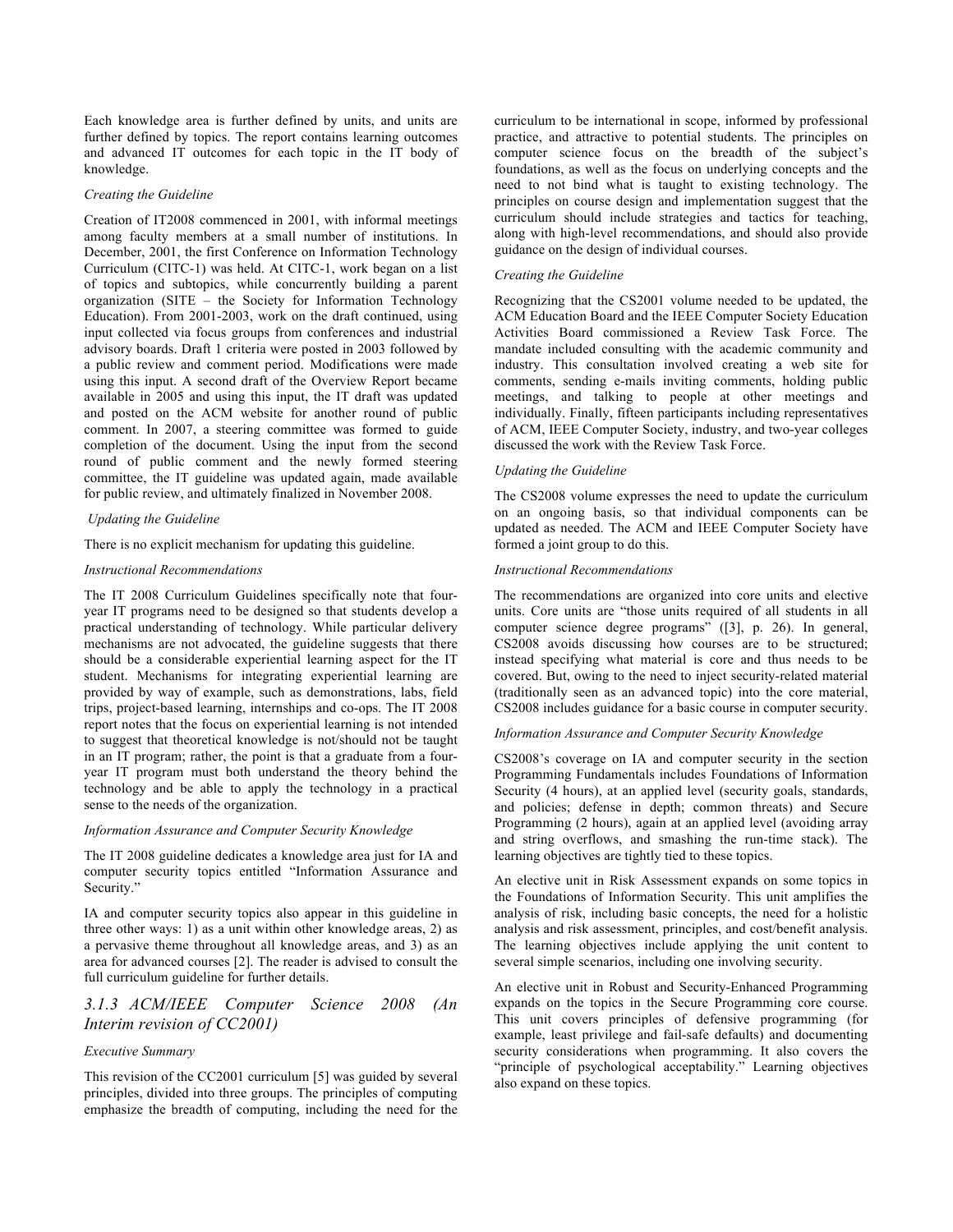CS2008 describes an elective unit in Cryptographic Algorithms, with the topics including private and public key cryptography and key exchange, as well as digital signatures and security protocols. The learning objectives are basic: describe number-theoretic algorithms related to public key cryptosystems, and at least one public key cryptosystem, as well as creating simple extensions to cryptographic protocols.

The section on Societal and Professional Issues has several security-related units, including core units of Privacy and Civil Liberties, Professional Ethics, Risks, and elective units on Security Operations and Computer Crime. So does the section on Human-Computer Interaction, specifically a unit on Human Factors and Security with topics of security policies and psychology, usability and security, and identity theft and phishing. The Programming Languages section's unit on Virtual Machines covers their use as security mechanisms, and security enters into several units in Net Centric Computing, notably the Network Security, Networked Applications, and Network Management units. The latter units emphasize both theory and practice (monitoring networks, gathering and analyzing network traffic).

The Operating Systems section includes a unit on Security and Protection, with topics covering IA in operating systems, including patching, backups, and the separation of policy and mechanism.

Other units contain some elements of IA and security. For example, the core unit on Software Project Management has a topic on risk analysis; a unit on Software Verification and Validation includes topics of testing, validation, verification, and reviews and auditing; a unit on Information Modes includes a topic on information privacy, security, and integrity.

An appendix in this guideline [3] describes an introductory course in computer security. This course parallels many being taught now. It discusses theoretical issues, standards, principles, systems (including host-based access controls and networking fundamentals), operations, attacks and defenses, forensics, and ethics. This outline is presented to provide guidance in creating such a course because of "areas of concern in the curriculum and changes in emphasis since CS2001."

### *3.1.4 ACM/IEEE Software Engineering 2004*

#### *Executive Summary*

The SE 2004 curriculum guideline [4] includes recommendations for software engineering programs by identifying the SE core knowledge areas and associated units and topics for each knowledge area. Core refers to material that should be included in any SE program and is not a complete curriculum. The Guideline also includes the amount of time required to cover each unit. This architecture (knowledge area, unit and topic) is consistent with the structure of IT 2008 and CS 2008 (the Interim Revision), as is the utilization of a recommended amount of time. However, the SE 2004 includes two additional recommendations: 1) a knowledge level that each graduate should possess, and 2) the relevance of the topic to the core. The three knowledge levels, based on Bloom's taxonomy, are knowledge (K), comprehension (C), and application (A). The three degrees of relevance are essential (E), desirable (D), and optional (O).

#### *Creating the Guideline*

The SE 2004 guideline was developed in three phases with the input of a Steering Committee and a number of other volunteers. Phase one commenced in spring 2002 and included identification of an initial set of knowledge areas. Through public review and comment, this was refined and finalized in March 2003. In October 2002 another group began working on pedagogy guidelines and curriculum models using the *draft* knowledge areas that the first group produced. These guidelines were refined by the Steering Committee as the knowledge areas were evolved. Both pieces were then merged into a draft guideline and augmented with additional material to construct a full draft available for public review and comment beginning July through September 2003. Using this feedback, this guideline was revised and published in 2004.

#### *Updating the Guideline*

There is no explicit mechanism for updating this guideline

#### *Instructional Recommendations*

The SE 2004 guideline provides 19 curriculum design and delivery guidelines that serve to inform *how* the SE body of knowledge should be taught. This guideline calls for the curriculum to develop students' general thinking skills, e.g., critical judgment and problem solving abilities, as well as their personal skills such as teamwork and communication. Also this guideline recommends the use of active learning strategies such as project-based classes, case studies, problem-based learning, just in time learning, and learning by failure as these instructional strategies have been shown to promote the development of these desired learning outcomes.

#### *Information Assurance and Computer Security* Knowledge

IAS can be found explicitly mentioned throughout the SE 2004 Curriculum Guideline as a topic embedded with various units, which are in knowledge areas. For example, in the knowledge area entitled Mathematical and Engineering Fundamentals and the unit on Engineering Foundations for Software, one of the topic areas is systems development (e.g., security, safety, performance, effects of scaling, feature interaction, etc.). This topic is listed at the knowledge level in Bloom's taxonomy and as essential in terms of relevance to the SE core.

A second example is in the knowledge area entitled Software Modeling and Analysis and the unit entitled Analysis Fundamentals. The IAS relevant topic is listed as analyzing quality (non-functional requirements) (e.g. safety, security, usability, performance, root-cause analysis, etc.). This topic is listed at the application level in Bloom's taxonomy and as essential in terms of the relevance to the SE core. Another IAS related topic listed with this unit and knowledge area is prioritization, trade-off analysis, risk analysis, and impact analysis, which is at the comprehension level of Bloom's taxonomy and essential to the SE core.

## *3.1.5 Software Assurance: A Guide to the Common Body of Knowledge to Produce, Acquire, and Sustain Secure Software (SwA CBK)*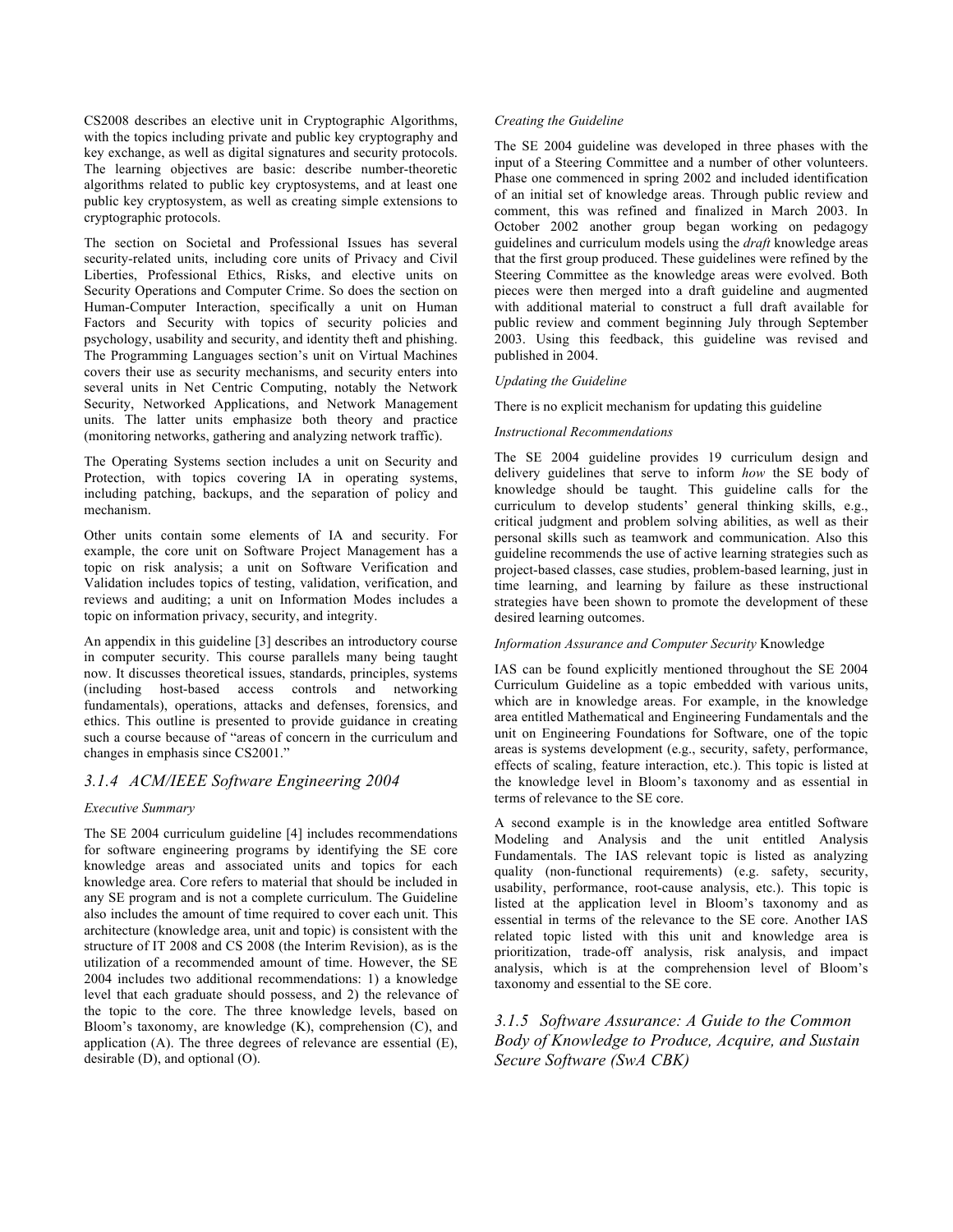#### *Executive Summary*

Targeting educators as well as trainers, the document focuses on the production of secure software. In the describing the audience for this document, the introduction states: "Educators and trainers wishing to develop specific curricula and curricular material will benefit from this comprehensive summation of the topics, facts, principles, and practices of software-specific security and its assurance. This represents a body of knowledge (BOK) that can provide a benchmark for educators and trainers. This benchmark will enable them to target and validate detailed learning objectives, develop coherent instructional plans, and structure their teaching and evaluation processes to effectively teach specific content across the wide range of relevant audiences and roles." The focus is on the security properties for software (confidentiality, integrity, availability, accountability, and nonrepudiation) and the knowledge needed to engineer secure software (threats, vulnerabilities, attacks, etc).

#### *Creating the Guideline*

In 2003, the US Department of Defense (DoD) launched a Software Assurance Initiative. The Department of Homeland Security (DHS) joined in this initiative in 2004. The DoD and DHS Software Assurance initiatives have submitted internal, interim reports and held jointly sponsored Software Assurance Forums and a number of individual working group (WG) meetings. A working group was created to focus on workforce education and training. The working group was tasked with responding to the following two questions: "What are the engineering activities or aspects of activities that are relevant to achieving secure software? What knowledge is needed to perform these activities or aspects? " [6] Influenced by the efforts of the software engineering SWEBOK [7] efforts, as well as by the Committee on National Security Systems (CNSS) Training Standards 4011 and 4012 standards, the working group went through several revisions with public comment periods to produce this final guideline.

#### *Updating the Guideline*

The acknowledgements section states: "The Working Group's life extends beyond the production of this guide, and its goals remain the same, to help create a workforce capable of developing, sustaining, assuring, and acquiring (more) secure software – but its specific activities may vary. The Working Group welcomes participation in its ongoing activities." [6] However, no specific means of updating this body of knowledge are described in detail.

#### *Instructional Recommendations*

There are no specific instructional recommendations per se. Information is not presented as objectives and student outcomes. Rather the focus is on providing the information, and the instructor is expected to merge the material into the course content, to meld with the existing student learning outcomes. In many ways, the document reads as a textbook, describing the different aspects of security throughout the software development life cycle. Additionally, a comprehensive bibliography is provided for each topic area.

#### *Information Assurance and Computer Security Knowledge*

IA and computer security topics covered in this guideline include: 1) Threats and Hazards, 2) Fundamental Concepts and Principles, 3) Ethics, Law, and Governance, 4) Requirements, 5) Software Design, 6) Software Construction, 7) Verification, Validation, and

Evaluation, 8) Tools and Methods, 9) Process, 10) Management, 11) Sustainment , and 12) Acquisition. Note that while many of these topics occur in any software engineering course, the focus of each topic is on how security relates to and is involved in that topic.

# *3.1.6 Australian Computer Society CORE Body of Knowledge for Information Technology Professionals*

### *Executive Summary*

The "CORE Body of Knowledge for Information Technology Professionals" [8] was developed with the following rationale (from its Preamble): "Information technology professionals are increasingly responsible for the incorporation of security services and mechanisms into overall information systems under development and in operation. This responsibility is expected to increase as national and international Guidelines and legislation are developed and enforced. The I.T. Professional will need to be familiar with Social, Governmental and Legal requirements in this area and to incorporate appropriate technologies into systems during the development phase with appropriate levels of security management created for ongoing usage of the systems." The general topic areas include: Computer Organization and Architecture, Conceptual Modeling, Database Management, Data Communications and Networks, Data Structures and Algorithms, Discrete Mathematics, Ethics/Social Implications/professional Practice, Interpersonal Communications, Program Design and Implementation, Project Management and Quality Assurance, Security, Software Engineering and Methodologies, Systems Analysis and Design, and Systems Software.

#### *Creating the Guideline*

Until the 1990s, curricula for undergraduate computing programs in Australia had been developed by overseas professional associations such as ICCP, BCS, ACM and DPMA and typically adopted and recommended by the ACS in the design of tertiary computing courses in Australia.

In Australia in November 1992, the ACS published a report entitled "The ACS Towards 2000." One of the terms of reference emerging from the study was to "determine the common body of knowledge appropriate to the overall discipline of Information Technology" ([9] p.2).

The "CORE Body of Knowledge for Information Technology Professionals" was approved by the Council of the Australian Computer Society in September 1997.

#### *Updating the Guideline*

There is no explicit mechanism for updating this guideline.

#### *Instructional Recommendations*

The document indicates that the quantity of material "exceeds what could be reasonably covered in any undergraduate IT [program]." No explicit instructions are provided as to the specific material coverage. This BOK specifically avoids providing guidelines for "accreditation of tertiary courses at the professional level." But, it is quite comprehensive in the presentation of content areas in IT.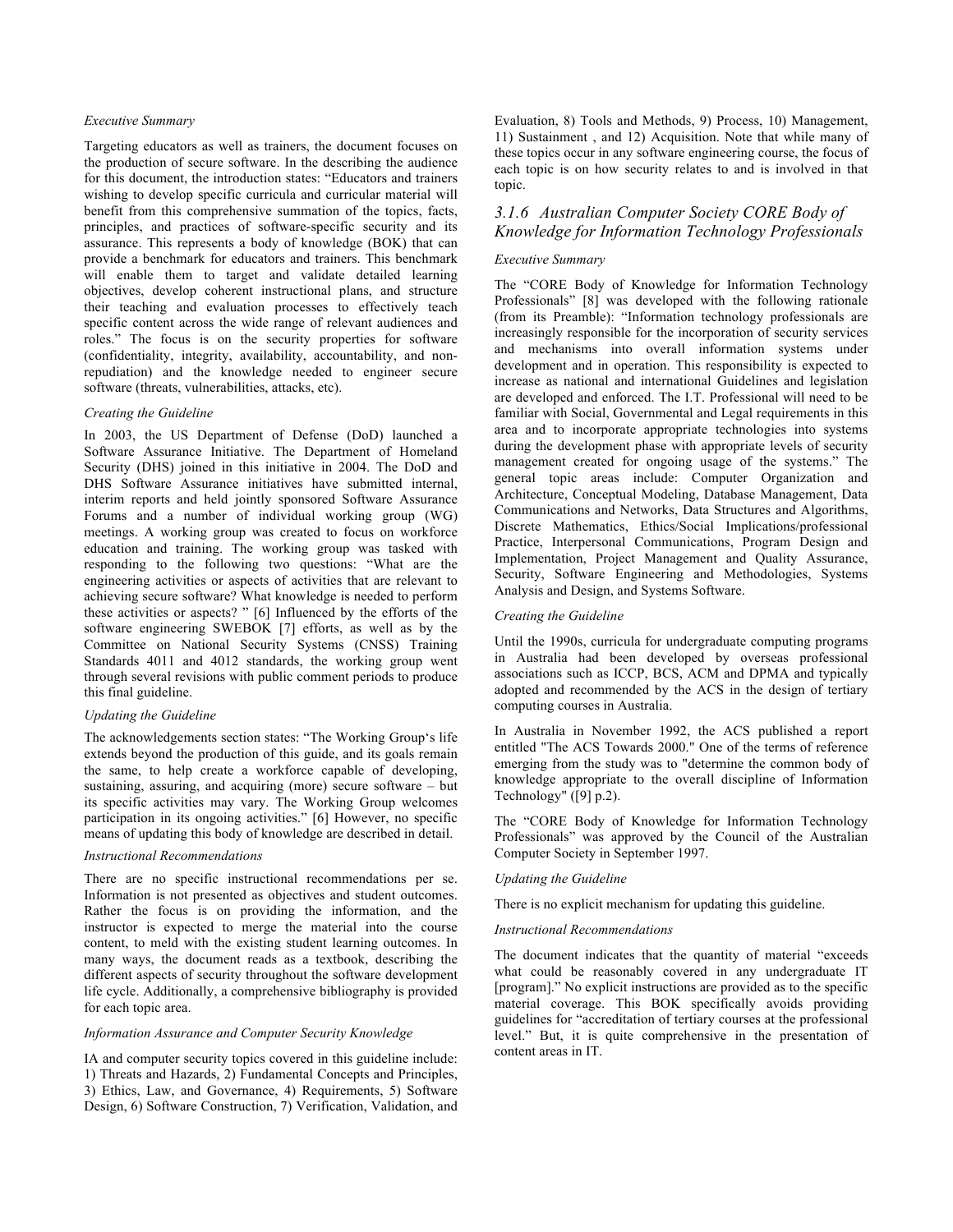#### *Information Assurance and Computer Security Knowledge*

IA and computer security topics covered in this body of knowledge include: 1) Historical Background, 2) Societal, Governmental and Legal Imperatives for Information Systems Security and Privacy, 3) Professional Responsibility and Information Systems Security, 4) Computer Security, 5) Access control, Authentication, Integrity, Confidentiality, 6) Security Technologies, 7) Key Management, 8) Modes of usage, 9) Network Security, 10) Security services and mechanisms, 11) Computer-telephone integration, 12) Trusted Systems and Networks, 13) Concepts of security functionality and enforcement/verification, 14) Verification techniques and software engineering, 15) Security in the Distributed Systems (Client/Server) and Object Oriented Environments, 16) Security and Specific Industry Requirements, and 17) Security Management.

## *3.1.7 ACM/IEEE Guideline for Associate-Degree Transfer Curriculum in Computer Science 2009*

### *Executive Summary*

Community and technical colleges, as well as certain four-year colleges award associate degrees to students completing two years of postsecondary study. Associate-degree programs are complete in their own right, whether designed specifically to enable graduates to transfer into the upper division of a baccalaureate program or to gain entry into the workforce.

Whether referred to as "computer security", "information security", "Information Assurance" or "software assurance", a curriculum for creating and maintaining secure computing environments is a critical component in associate-degree computing programs.

IA and computer security curriculum can be addressed in a variety of implementation strategies. One approach is to offer a host of individual courses on specific IA and computer security topics. This approach can provide a wealth of content opportunities for specialization, but may create scheduling challenges for many students.

Another approach is to fully integrate and incorporate these fundamental topics into core computing courses with specialized courses reserved for targeted settings; this integrated approach is promoted by the ACM Two-Year College Education Committee.

### *Creating the Guideline*

Recognizing that the CC2001 curriculum [5] needed to be updated, the ACM Education Board and the IEEE Computer Society Education Activities Board commissioned a Review Task Force. The mandate included consulting with the academic community and industry. Finally, fifteen participants including representatives from ACM, IEEE Computer Society, industry, and two-year colleges discussed the work with the Review Task Force.

In conjunction with CS2008, ACM's Two-Year College Education Committee published in January 2009 the *Guideline for Associate-Degree Transfer Curriculum in Computer Science* [10] to foster student matriculation from the lower division into the upper division. This associate-degree guideline was approved by the ACM Education Board and is located online [11].

#### *Updating the Guideline*

The CS2008 volume expressed the need to update the curriculum on an ongoing basis, so that individual components are updated as needed. Likewise and in parallel with CS2008 efforts, the ACM Two-Year College Education Committee also updates its associate-degree computer science transfer guideline on a continuous basis via its Curriculum, Assessment, and Pedagogy online environment (CAP-Space) [12].

#### *Instructional Recommendations*

It is important to engage students' innate interests early in their academic careers to cement their commitment to computing, to further student retention, and to motivate achievement in their coursework. Faculty at two-year colleges must remain aware of the importance of incorporating professional practices and applied work as an integral part of computing programs. Computing students should be encouraged to: work in teams, use techniques of task and time management, solve practical problems in course projects, make presentations, confront issues of privacy, confidentiality and ethics, use current technology in laboratories, attain real-world experience through cooperative education, internships, and/or other practicum activities, and participate in student chapters of computing societies and organizations.

#### *Information Assurance and Computer Security Knowledge*

This guideline advocates strongly for learning activities that require students to actively demonstrate mastery of IA and computer security knowledge, as well as the tenets of professional conduct and ethical behavior in a holistic manner.

The foundation of this curriculum is the three-course computing sequence CS I - CS II - CS III. IA and computer security topics along with their associated learning outcomes are covered in deeper and deeper fashion as a student progresses from CSI to CSII to CS III. In CS I, general topics include secure coding and ethical conduct. More specifically, students use encapsulation, information hiding, and strict data typing to incorporate security into their applications. In CS II, general topics include software assurance, and societal and privacy issues. Students specifically use security-aware exception handling to help prevent buffer overflows, memory leaks, back-door accesses, and malicious code attacks. In CS III, general topics include software and IA as well as professionalism. Specifically, students develop and ensure robust attack-resistant code by testing applications against known software vulnerabilities.

This core sequence is also accompanied by the opportunity for additional computing courses based on a variety of factors, including transfer requirements, institutional specializations, and student interests. One such sample course, Essentials of Computer Security, is described in this guideline.

### **3.2 Government Standards and Guidelines**

This section presents executive summaries of extant government standards and guidelines related to IA education. This includes standards and guidelines developed by individual governments and standards and guidelines developed by international organizations consisting of government members. The historical context, ownership and intended audience, methods for approval and updating, and brief comments about their impact and relationship to IA education are given for each standard or guideline.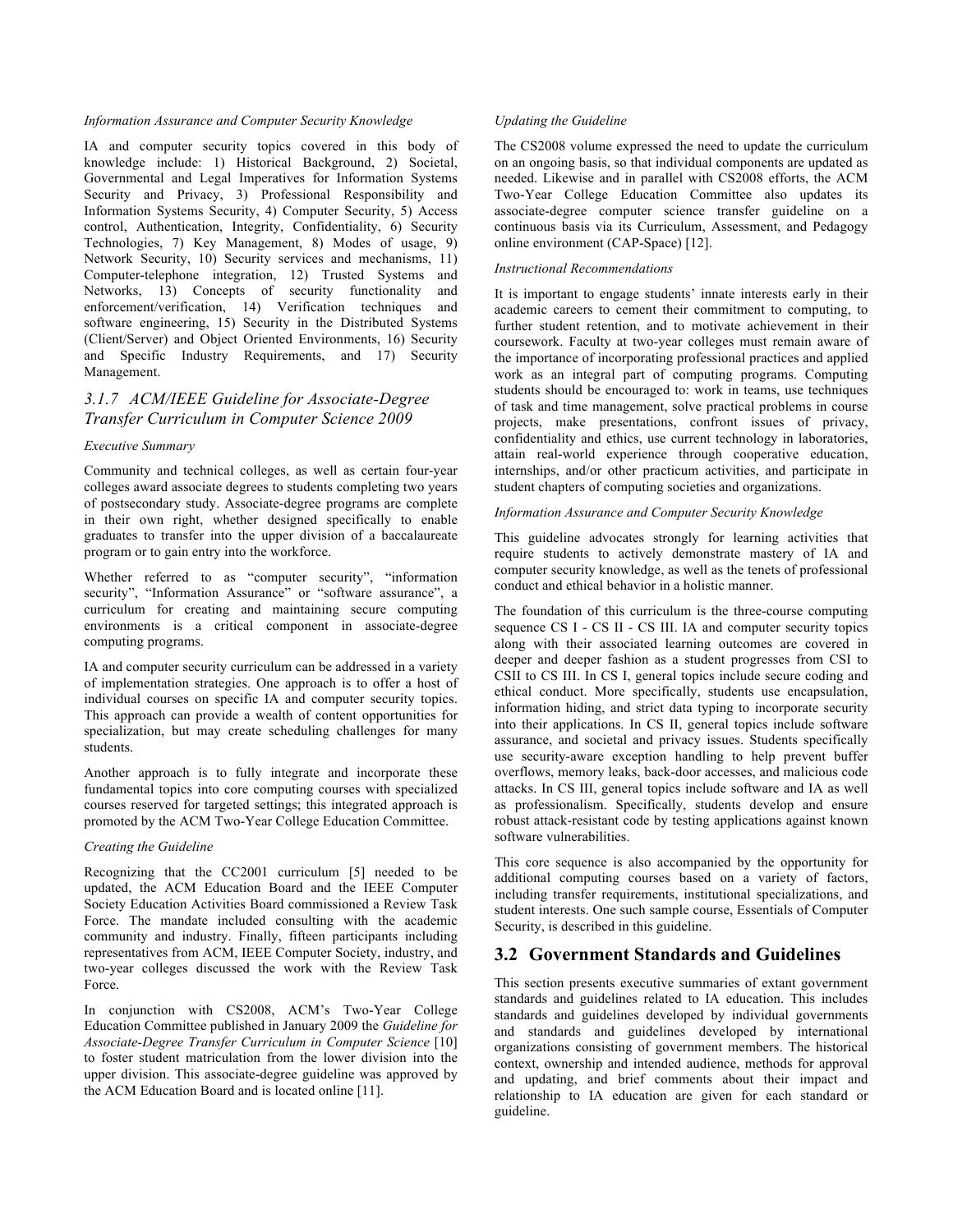### *3.2.1 ISO 17024:2003*

ISO is the International Standards Organization that establishes how systems and products interoperate. One standard they have promulgated is ISO/IEC 17024:2003. It specifies requirements for a body certifying persons against specific requirements, including the development and maintenance of a certification scheme for personnel. [21]

To be certified, the organization must explicitly define the competencies they are intending to certify. They can do this by defining the knowledge, skills and abilities (KSAs) that comprise the discipline. In addition, the standard requires that development of instruction and testing be separate functions and that the examination be evaluated using appropriate psychometric tests for validity.

Certification under ISO 17024:2003 is essential for certifying organizations in the United States if they intend to have their certifications used by the Department of Defense (DoD 8570.m.1, see Section 3.2.4).

None of the provided federal standards or guidelines is intended to be part of the development and maintenance of a certification scheme for personnel. These are designed to provide guidance for the development of training and certification programs for the US government.

### *3.2.2 NIST SP800-16 1998*

NIST Special Publication 800-16 Information Technology Security Training Requirements: A Role- and Performance-Based (Model Revised SP 800-16, Rev. 1 of March 2009). This standard has a common core of KSAs as the CNSS Instructions.

#### *Executive Summary*

This document is a "living handbook" and the foundation of and structure for "do-able" training by Federal agencies. By design:

- Dates, references, or other items that would quickly outdate the Training Requirements are excluded as are "terms du jour" and items which may be specific to a given agency or Department. To avoid unnecessary outdating, the document uses terminology that is most consistent across Federal agencies and broadest scope.
- An extensible set of KSAs structure the Training Requirements and are linked to the document through generic IT Security Body of Knowledge new technologies and associated terminology may be added to the KSAs (which are to be maintained in a separate database), and will be tracked forward through the generic IT.

FISMA [39] does not specify role-based training for these individuals. The Office of Personnel Management (OPM) does in their June 2004 mandate – 5 CFR, Part 930. The OPM regulation reinforces FISMA regarding users being exposed to information security awareness, or "awareness training." OPM takes the FISMA requirement for training of those with significant responsibilities for information security a step further, specifying "role-specific training in accordance with NIST standards and guidance." This publication updates what was presented in 1998, and captures these latest federal mandates regarding information security "awareness training" and "role-based training."

#### *What is it? (standard/recommendation/guideline/other) And is it mandatory or optional?*

SP 800-16 (and 800-16, Rev. 1) is a NIST guideline. It is offered as a recommendation to federal departments and agencies. A recent OMB dictate made NIST SPs mandatory. OPM's 5CFR Part 930 directs federal organizations to use NIST "standards and guidelines" to develop role-specific training.

Historical context: SP 800-16 was published in April 1998. It was written by members of the Federal Information Systems Security Educators' Association (FISSEA) in the 1990s. It is based on [36]. A draft of the document was passed to NIST in mid-1997. Following editing and a public review and comment period, NIST published it, replacing the previous NIST information security training document 500-172.

#### *Who is the target audience? Who are the stakeholders?*

Target audience: Federal information security professionals and instructional design professionals. (Supplemented by CNSS standards for NSI systems) Stakeholders: NIST Computer Security Division (CSD).

*Mechanisms/provisions for its update: Who is the owner?* 

The owner is NIST CSD.

 *Whose approval is needed?* 

Approval to update the original document came from NIST CSD management. Approval for the development of the initial document came from an agreement between NIST CSD and the FISSEA Executive Board in the 1993-1994 timeframe.

#### *How often is it updated?*

#### As needed.

#### *Does it conform to the ISO 17024:2003 Personnel Certification Accreditation standard?*

Conforming to 17024 is not in the mission of the organization and is not the intent of the document.

#### *What is the value of the standard as it relates to the IA Educational effort/initiative?*

If training standards and/or guidelines are perceived to be appropriate tools for the development of college and university course curricula, then this document has value. If training standards and/or guidelines are perceived to be inappropriate tools for the development of college and university course curricula, then this document has less value.

### *3.2.3 CNSS NSTISSC*

These standards have been provided by National Security Telecommunications and Information Systems Security Committee (NSTISSC) as the Committee on National Security Systems (CNSS). They are comprehensive standards for organizations that deal with National Security Information (NSI).

#### *Executive Summary*

The CNSS standards have been developed as education and training standards to support the national security infrastructure. CNSS is composed of 21 federal agencies and many observer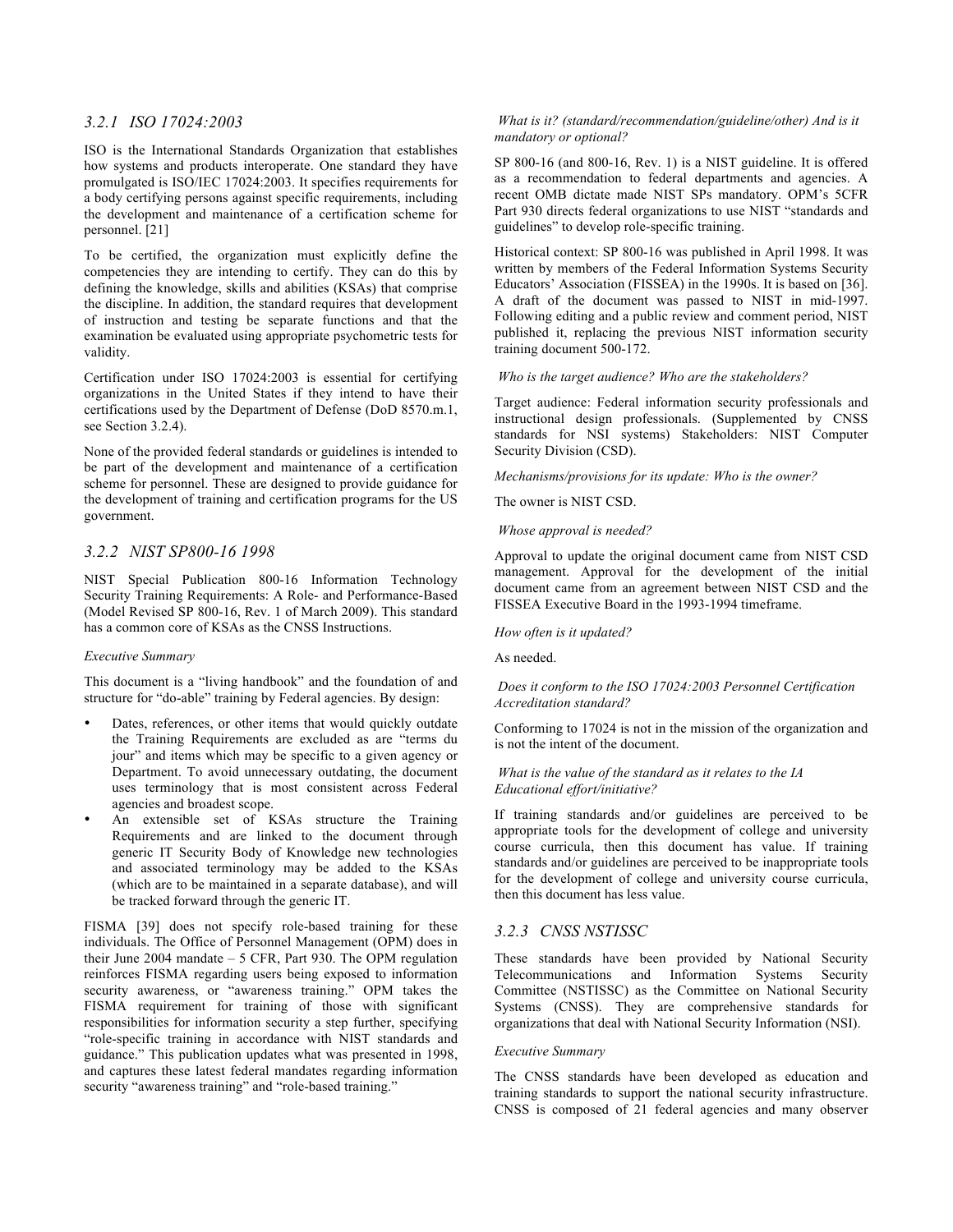organizations from around the federal government. There are currently 6 standards:

- NSTISSCI 4011 IA Professional Update in progress
- CNSSI 4012 Senior Systems Managers Updated 2004 -- Update in progress
- CNSSI 4013 System Administrators Updated 2004 -- Update in progress
- CNSSI 4014 Information System Security Officers Updated 2004 -- Update in progress
- NSTISSI 4015 System Certifiers Updated 2005 -- Update in progress
- CNSSI 4016 Risk Analyst 2008

The standards have been developed using the same eDACUM (electronic Develop a Curriculum) model as the NIST 800-16 documents. This model uses a panel of experts in an electronic decision system. One-half the participants over the years have been from government with the remainder from industry and academia. They are called training standards for consistency with the requirements of PL 100-235. They are maintained in a crossreferenced database and have been scheduled for an update every three years.

#### *What is it? (standard/recommendation/guideline/other) And is it mandatory or optional?*

CNSS standards are Instructions/Guidelines for development of training to support National Security Information (NSI) systems for the federal government. They are advisory for management and instructional design. Historically these have been the foundation for emerging academic programs in the US.

#### *Who is the target audience? Who are the stakeholders?*

The target audiences are federal agencies charged with maintaining National Security Information (NSI). The stakeholders are the NSI community.

*Mechanisms/provisions for its update: Who is the owner?* 

### **CNSS**

### *Whose approval is needed?*

A seventeen-step process is used for unanimous approval of each change.

*How often is it updated?* 

They are scheduled for update every three years.

*Does it conform to the ISO 17024:2003 Personnel Certification Accreditation standard?* 

Conforming to 17024 is not in the mission of the organization and is not the intent of the document.

*What is the current reach or impact? In other words, how many agencies are using it? How many people/practitioners are certified?* 

- CNSS community
- Center of Academic Excellence (CAE/IAE) program
- 106 CAE schools

#### *What is the value of the standard as it relates to the IA Educational effort/initiative?*

These standards have played a leading role in establishing the new academic growth in the US.

### *3.2.4 DoD Directive 8570*

#### *Executive Summary*

The goal of DoD Directive 8570.1, IA Training, Certification and Workforce Management, and its implementing manual, 8570.01- M, *IA Workforce Improvement Program (IA WIP)* is to establish an IA professional workforce with the knowledge, skills and abilities to effectively prevent, deter and respond to threats against DoD information, information systems and information infrastructures. The program leverages the commercial certification industry to provide a baseline of knowledge and skills, and encourages commercial certification providers to meet ISO standards. Primary objectives of the IA WIP are:

- Certify the Workforce: Establish baseline certifications across the enterprise and certify the workforce according to those baselines
- Manage the Workforce: Provide the tools to facilitate both Component management of its IA workforce and the insight of the Office of the Secretary of Defense (OSD) into DoD's overall workforce status and certification posture
- Sustain the Workforce: Enable the DoD workforce to receive continuous learning opportunities to keep their skills current to combat new network threats
- Extend the Discipline: Infuse IA into professional education programs to expand operational leadership's attention to the domain
- Evaluate the Workforce: Establish means of assessing compliance and measuring program effectiveness

*What is it? (standard/recommendation/guideline/other) And is it mandatory or optional?* 

DoD 8570.1 and DoD 8570.01-M comprise DoD policy. As of December 2004, it is mandatory for all DoD personnel performing IA functions, who have privileged access to DoD systems, to meet baseline personnel certification and training requirements outlined in policy.

#### *Who is the target audience? Who are the stakeholders?*

Currently, the program impacts over 86,000 military, civilian and contractor staff regardless of whether they perform the IA function full-time, part-time or as an embedded duty. The IA workforce structure is defined in three managerial and three technical categories. Stakeholders include the DoD CISO, Service/Agency CIOs, operational leadership, IA Managers, all personnel performing IA functions as well as end users who require IA literacy/awareness.

#### *Mechanisms/provisions for its update: Who is the owner?*

The Policy owner is the Office of the Secretary of Defense, Chief Information Officer, Defense-wide Information Assurance Program (OSD CIO DIAP).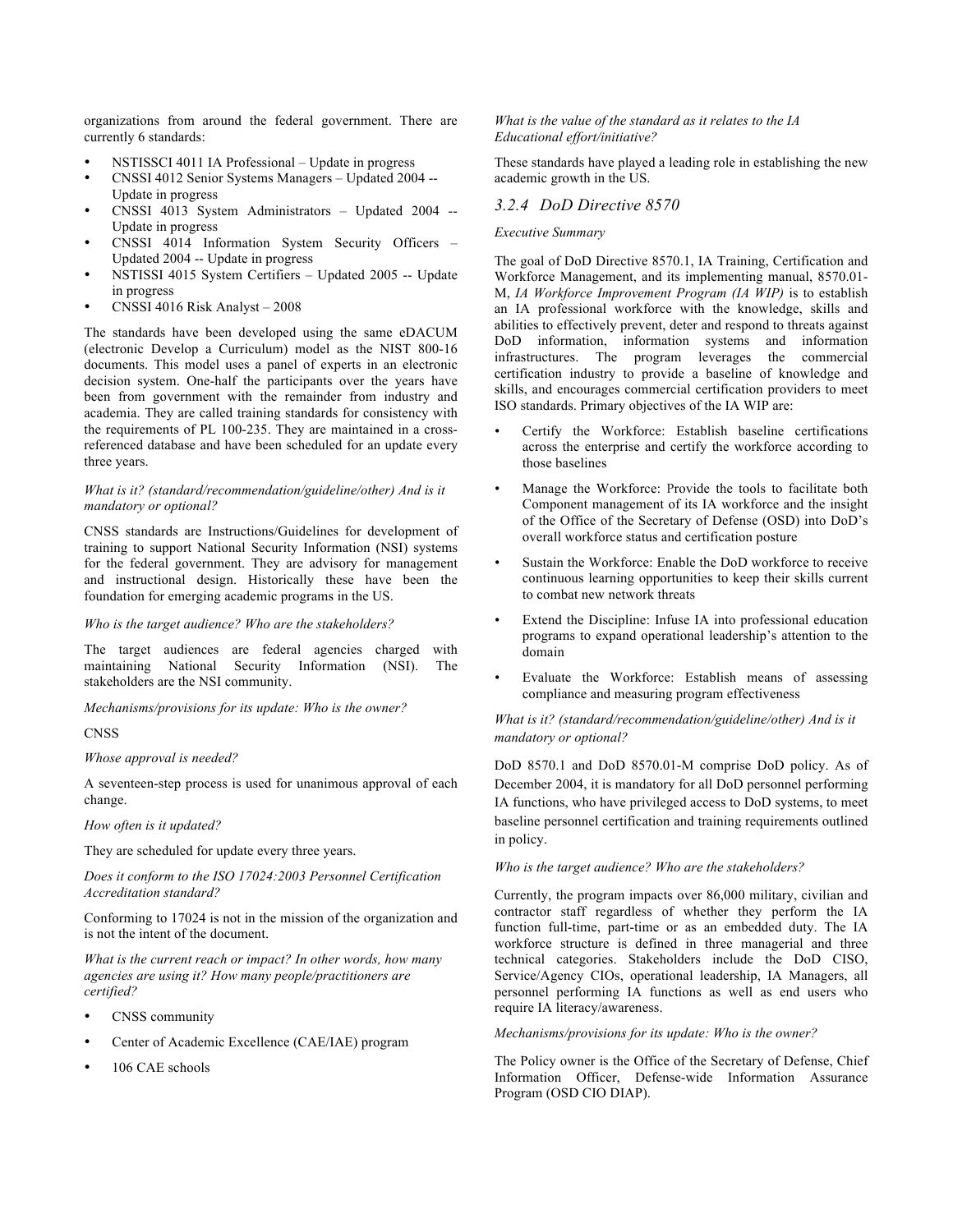#### *Whose approval is needed?*

Approval is required by every Service and Agency in the Department of Defense. The policy staffed and must be approved by all components.

#### *How often is it updated?*

The policy is reviewed on an annual basis. Change 1 to the manual has been published, while Change 2 is under development. Advisory Council members comprised of Service and Agencies representatives at a minimum meet on a quarterly basis to policy implementation, including potential modifications to commercial certifications included in the Manual.

#### *Does it conform to the ISO 17024:2003 Personnel Certification Accreditation standard?*

In order for commercial certifications to be considered for inclusion in the DoD 8570.01-M they must meet the ISO 17024 standard for certifying bodies. Implementation of this DoD policy has encouraged commercial certification providers to "raise the bar" on meeting ISO standards.

*What is the current reach or impact? In other words, how many agencies are using it? How many people/practitioners are certified?* 

The entire DoD has adopted this program. Currently, the program impacts over 86,000 military, civilian and contractor staff across the enterprise. The program serves as a model for other Federal Agencies. To date nearly 20,000 personnel are certified across the enterprise. The goal is to reach 100% certified by 2011.

#### *What is the value of the standard as it relates to the IA Educational effort/initiative?*

The DoD 8570 has aligned functional requirements with baseline certifications, training, operating system certifications, and on the job check rides to produce a verified, competent and professional workforce for DoD by 2011. Through an annual job task analysis/IA skill standard assessment, the Department has identified and verified the functions required to be performed by the core IA workforce. These were verified in 4 separate studies and have stood the test of time for five years. The program serves as a model for establishing baseline skill standards for IA professionals.

# *3.2.5 DHS Information Technology Security Essential Body of Knowledge (EBK)*

#### *Executive Summary*

The goal of Information Technology (IT) Security Essential Body of Knowledge (EBK) is to establish a national baseline representing the essential knowledge and skills IT security practitioner should possess to perform. The emerging threat of sophisticated adversaries and criminals seeking to compromise Internet systems underscores the need for well-trained, wellequipped IT security specialists. The EBK effort was launched to advance the IT security training and certification landscape and to help ensure the most qualified and appropriately trained IT security workforce possible. Primary objectives of the IT EBK are:

• Articulates functions that professionals within the IT security workforce perform in a common format and

language that conveys the work, rather than the context in which work is performed (i.e., private sector, government, higher education)

- Provides a reference for comparing the content of IT security certifications, which have been developed independently according to varying criteria
- Promotes uniform competencies to increase the overall efficiency of IT security education, training, and professional development
- Offers a way to further substantiate the wide acceptance of existing certifications so that they can be leveraged appropriately as credentials
- Provides content that can be used to facilitate costeffective professional development of the IT security workforce, including skills training, academic curricula, and other affiliated human resource activities.

#### *What is it?* (standard/recommendation/guideline/other) And is it *mandatory or optional?*

The EBK is a conceptual framework that was shared with focus groups comprised of both IT security generalists and SMEs who represent specific roles reviewed the functional perspectives for each competency and role mapping. As the result, the first draft of the EBK conceptual framework was created and compiled in December 2006. DHS-NCSD introduced this first draft to a broader audience of SMEs in January 2007. It will be re-evaluated approximately every two years to ensure that content and overall structure remains relevant and useful. The EBK is used to further clarify key IT security terms and concepts for well-defined competencies; identifies generic security roles; defines four primary function perspectives; and establishes an IT Security Role, Competency, and Functional Matrix. The EBK is not an additional set of guidelines, and it is not intended to represent a standard, directive, or policy by DHS.

*Who is the target audience? Who are the stakeholders?* 

The IT Security EBK is for use across the public and private sectors. Stakeholders include DHS-NCSD, DoD, academia, and private sector leaders in the IT and information security fields as well as end users who require Information Technology Security literacy/awareness.

*Mechanisms/provisions for its update: Who is the owner?* 

The EBK owner is the Department of Homeland Security, National CyberSecurity Division (DHS, NCSD)

*Whose approval is needed?* 

Modifications to the EBK need to be approved by DHS-NCSD.

*How often is it updated?* 

The EBK is to be re-evaluated approximately every two years.

*Does it conform to the ISO 17024:2003 Personnel Certification Accreditation standard?* 

EBK does not conform to the ISO 17024:2003 Personnel Certification Accreditation standard.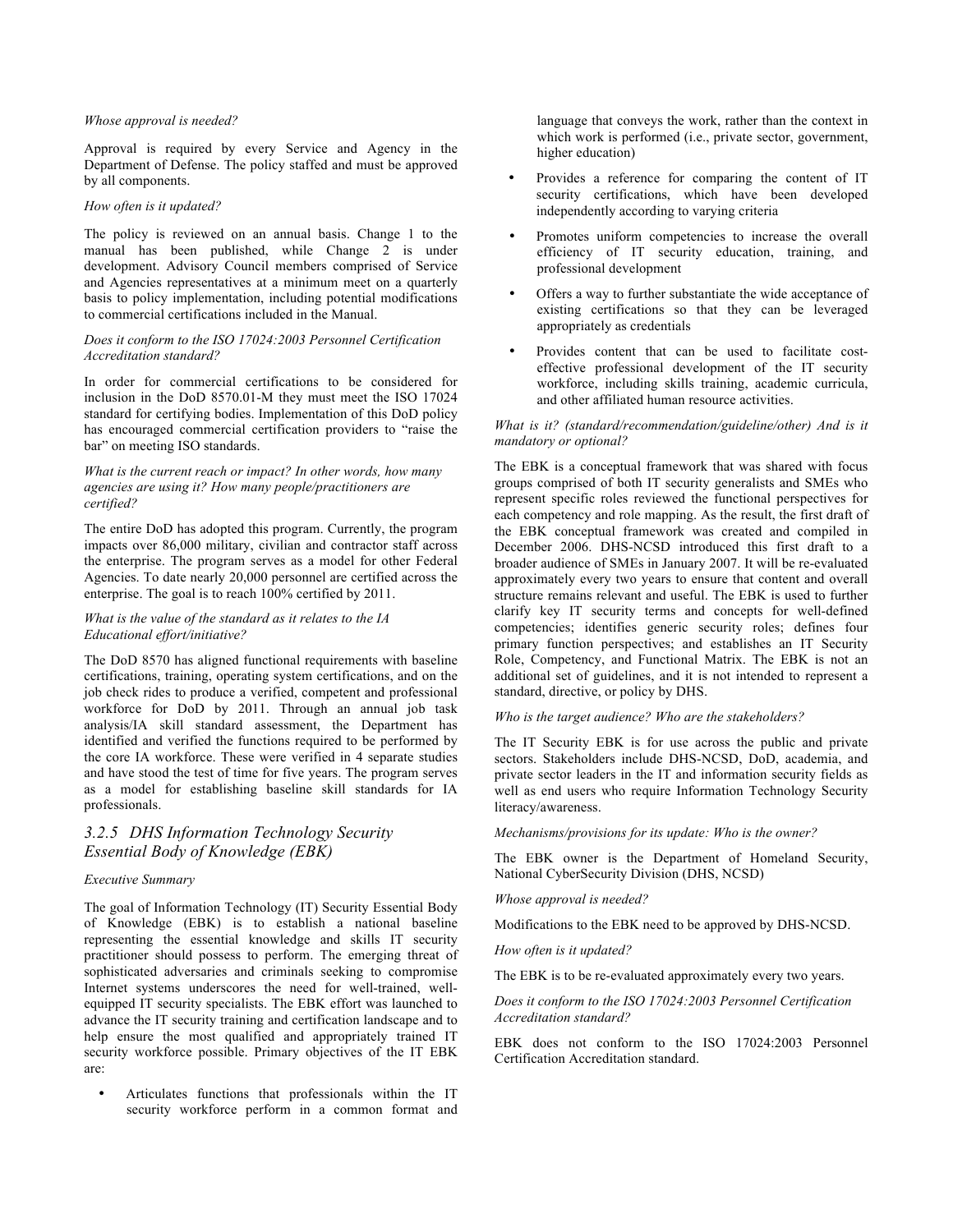#### *What is the current reach or impact? In other words, how many agencies are using it? How many people/practitioners are certified?*

Currently, the EBK has been widely used by the Department of Energy, starting January 2009. The EBK model is also used as a basis of a current initiative to develop an IT Security Skills Qualifications Matrix by the Chief Information Office (CIO) Council IT Workforce Committee. Based on the DHS IT Security Essential Body of Knowledge (EBK), this model will provide a common framework to enable and foster state government IT security workforce development, education/training, and certification requirements.

# **3.3 Industry Based Education and Training**

Over the years, a variety of industry based and vendor specific IA training and certification programs have been developed to provide the necessary training for personnel in the workforce. This type of training began in the 1960s to address training requirements on specific products and systems, usually with the goal of providing some customer support function. As technology evolved and as computers have become ubiquitous, the number of vendors and training institutions has increased to meet the demands of government and industry. In addition, industrial and governmental customers now have their own personnel whose job is to support various information technology and computer systems and equipment and who frequently need vendor specific training and some knowledge of IA.

There are two categories of vendor training and certifications, those that are vendor specific and those that are vendor neutral. Vendor specific IA training addresses specific products and services, whereas vendor neutral IA training addresses the general IA knowledge areas necessary for a given occupation, e.g. system administrator or systems security certified practitioner. The vendor neutral training was developed after, and now frequently follows, vendor specific training. Current practitioners need the knowledge of specific systems, as well as general knowledge of IA. Just as there are educational institutions that offer vendor specific product training, there are also vendors that offer general educational programs and degrees with significant IA components. These educational programs are generally offered by for-profit entities and are not subject to any accreditation process or body.

Vendor specific training typically provides some of certification that is desired, and increasingly required, by industrial and governmental employers, and also by professional associations. There are several standards bodies, e.g., ISO/IEC, the American National Standards Institute, and the International Accreditation Forum, that establish whether or not vendor training is compliant with various standards in the field. Those organizations that offer the training gain financially by meeting these standards.

The target audience for vendor based training and education in the IA areas is made up of the workforce from industry, government and academia. Because the training is concentrated and often of relatively short duration, it is compatible with those in the work force who are in need of targeted training in an area or a specific vendor product. It also enables current work force members to be retrained or made current in a short period of time. This format also reduces the cost of the training with respect to lost work time.

The primary stakeholders in industry based training are the leads/heads of companies and organizations as they are responsible for the success of their organizations. They must seek a balance between the training and education needed for their employees to be successful and must also manage the costs of the training and education. To date, the stakeholders have primarily been interested in training.

The vendors are the owners of these standards and materials and they are responsible for the update process. As this is pay for service training, it is in their best interest to keep pace with the marketplace and technology. Most have advisory boards with representation from government, industry, and academia.

The numbers of people trained by vendors vary based on the specific subject matter and country. In all cases, however, the role of certifications in the IA workforce is increasingly important. Certifications are being viewed as a validation of an individual's knowledge, skills and abilities in the information security profession. Due the rapid pace of change in IA, maintaining currency is critical and certifications frequently need periodic renewal. Industry training increasingly includes a requirement of annual continuing education.

Another distinguishing feature can be related to the target audience. As mentioned, the leads/heads of organizations are ultimately responsible for the success and well-being of their organizations and, hence, need to acquire a fair understanding of IA in a short timeframe. In contrast, the personnel need to acquire in-depth, tailor-made knowledge with regard to some subordinate goal. Consequently, alongside the mentioned in-depth and/or vendor-specific courses, there exist a number of short courses that target superior decision-makers in order to satisfy their managing needs.

# **4. ASSESSMENT OF IA EDUCATION**

# **4.1 Assessment Relevance**

One of the greatest challenges associated with education and training is to determine what quantifies a measure of success as it relates to the learning that has taken place. Numerous measures exist from standardized testing at the primary school level to oral examinations at the doctoral level. While these methods of examination focus on the individual, they reflect on the quality of instruction of the institution providing the training and education. Assessment of an institution's ability to provide quality education and/or training is increasingly more complex as "quality" is a highly subjective term.

The focus here is more on assessment as it relates to an education or training institution than on the individual. Attention is focused on education and training assessment at levels of higher education and professional training. Institutional assessment is relevant and critically important to stakeholders (students, employers, institutions - education, funding, and professional bodies) in the following three areas: individual satisfaction; employer satisfaction; and institutional satisfaction.

Individual satisfaction deals with the candidate's (student's) satisfaction that he/she is receiving quality education and/or training. Besides the individual learning objectives and how satisfaction is derived, one of the primary individual end-goals is to be marketable and employable. Additionally, licensing as a professional at the local, regional, national, or international level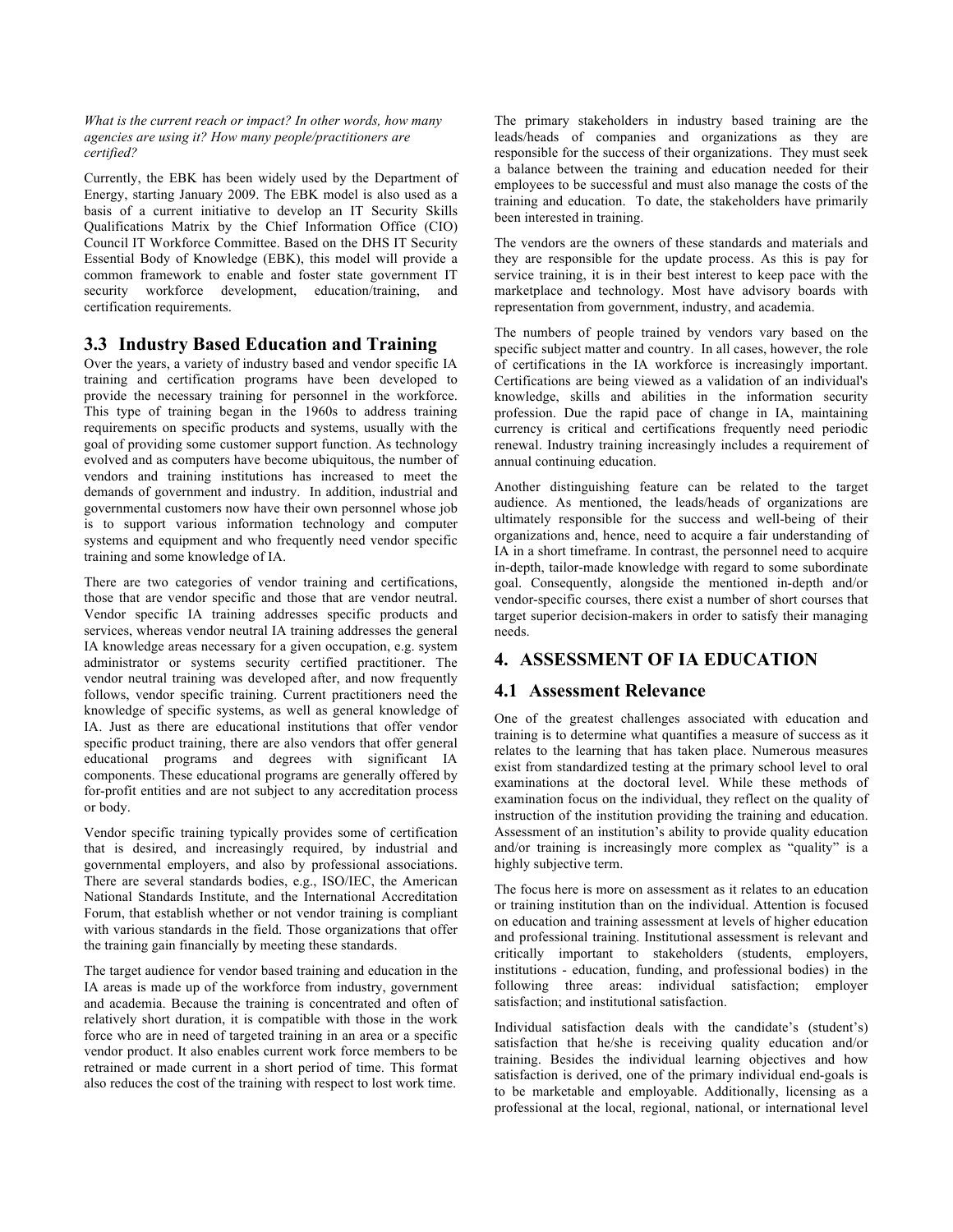may be another individual goal. While the individual seeks a level of competency for employment, the employer of the graduate needs to understand and know what the new employee brings to the company in terms of preparatory competency. Additionally, an employer must understand the value of a given body of professional continuing education and training. This is critically important given constrained fiscal and personnel resources. Finally, institutional satisfaction results from its graduates being highly-sought for employment, programs being recognized by peers for exceptional quality, and by receiving accreditation and designation from professional, national and international bodies.

# **4.2 Processes**

The assessment of IA programs is usually conducted through a combination of processes. Some of these take place before the start of the program such as *validation* and some after the program becomes operational such as *accreditation*. In addition, some of these processes are internal such as *periodic program review* and some are external such the US accreditation of academic programs containing IA content. Furthermore, some of these processes can be further categorized as "generic" such as program validation and institutional accreditation and as "subject specific" such as program accreditation. Although the similarity of some evaluation processes, such as validation and professional accreditation, are apparent across the US, UK, Sweden and Australia, it is important to recognize substantial differences in country specific processes. For instance, in the UK there is a "generic" system of external examination in which the operational implementation of each program is reviewed by academic peers from other UK universities. This provides mechanisms to assist in maintaining consistency in the quality of degrees level across the country.

## *4.2.1 Internal Subject Review (validation)*

This is a generic process adopted by universities around the globe to assess new programs and to periodically review an existing program or a cluster of related programs. Elements of the validation include student feedback, potential employer input, as well as input from internal and external subject matter experts and university quality assurance officials. There are guidelines of good practices, such as the recent report [30], outlined by the UK Quality Assurance Agency (QAA) for Higher Education [31].

The IA subject specific component of this process may involve evidence that show the program offered conforms to guidelines set by formal bodies (e.g., ACM, ABET, the British Computer Society, etc.), meets recent recommendations set by international IA educational task forces and covers issues and concepts identified by IA professional bodies (e.g., SANS  $[27]$  and  $(ISC)^2$ [28]).

For instance, in order to substantiate a claim that a student who successfully finishes the program is likely to pass  $(ISC)^2$ , a piece of evidence may involve defining a mapping that shows how key concepts outlined in  $(ISC)^2$  are covered in the program.

## *4.2.2 Accreditation*

Universally, institutions of higher learning seek and gain accreditation of degree programs, as well as institutional operations. This is obviously a wide-accepted practice given the need for stakeholder buy-in for the reasons provided above. In the US, institutional accreditation is generally granted by regional accreditation authorities (e.g., the North Central Association of Colleges and Schools, The Higher Learning Commission--for numerous states in the middle (geographically) of the US). While the US Department of Education [32] does not accredit postsecondary educational institutions, it does, by law, recognize those bodies tasked with conducting the accreditation process. Similarly, in Australia, the Australian Universities Quality Agency [33] is charged with conducting periodic reviews of the thirty-seven state and government supported institutions. In Sweden, the Swedish National Agency for Higher Education [38] is responsible for granting the right to award degrees, and for evaluating main fields of study and study programs every sixth year. In the UK, the Quality Assurance Agency (QAA) for Higher Education [31] is responsible for institution accreditation. The UK Department for Education and Skills maintains a list of all bodies that have their own degree awarding powers and all bodies that currently teach a course which leads to the award of a degree from a recognized body. QAA is a member of the European Association for Quality Assurance in Higher Education (ENQA). Schools, such as those related to business, can be accredited by the Association to Advance Collegiate Schools of Business [34].

While the regional and institutional level accrediting bodies examine individual degree programs for content and consistency with institutional practices, in-depth subject area analysis is not normally associated with these bodies. The detailed area analysis is generally associated with bodies such as Computing Sciences Accreditation Board (CSAB) [35] and the Accreditation Board for Engineering and Technology (ABET) [29]. These bodies accredit degree programs (Computer Science, Computer Engineering, Electrical Engineering, other engineering discipline as well as electronic and engineering technology programs) for periods of time between three to six years. Periodic reviews and selfassessments (internal and external) are associated with these evaluations.

While the above referenced accreditation bodies have mature evaluation and accreditation processes for well-established disciplines, the relative newest of IA does not allow for independent assessment. IA is by nature multidisciplinary. It spans technologies, people, practices, and processes which translate into crossing established disciplines of engineering, science, business, and social sciences.

# **4.3 Information Assurance Education and Training Assessments**

As aforementioned, educational program assessment as it relates to IA is very loosely tied to accreditation of Computer Science, Computer Engineering, Electrical Engineering, and engineering technology programs. Due to the relative newness of the field of study, to date, no accrediting body specifically considers or examines IA as an independent program of study.

While there does not exist formal accreditation for IA programs, extensive efforts have taken place to mature the field of study and to assess the quality of the programs offering the education. In the late 1990s, the United States government realized the need for IA professionals and the lack of available educational programs to meet those needs. Motivated by the Presidential Decision Directive 63 [24], National Policy on Critical Infrastructure Protection dated May 1998, a national program was established focusing on reducing vulnerability in U.S. national information infrastructure by promoting higher education in IA, and producing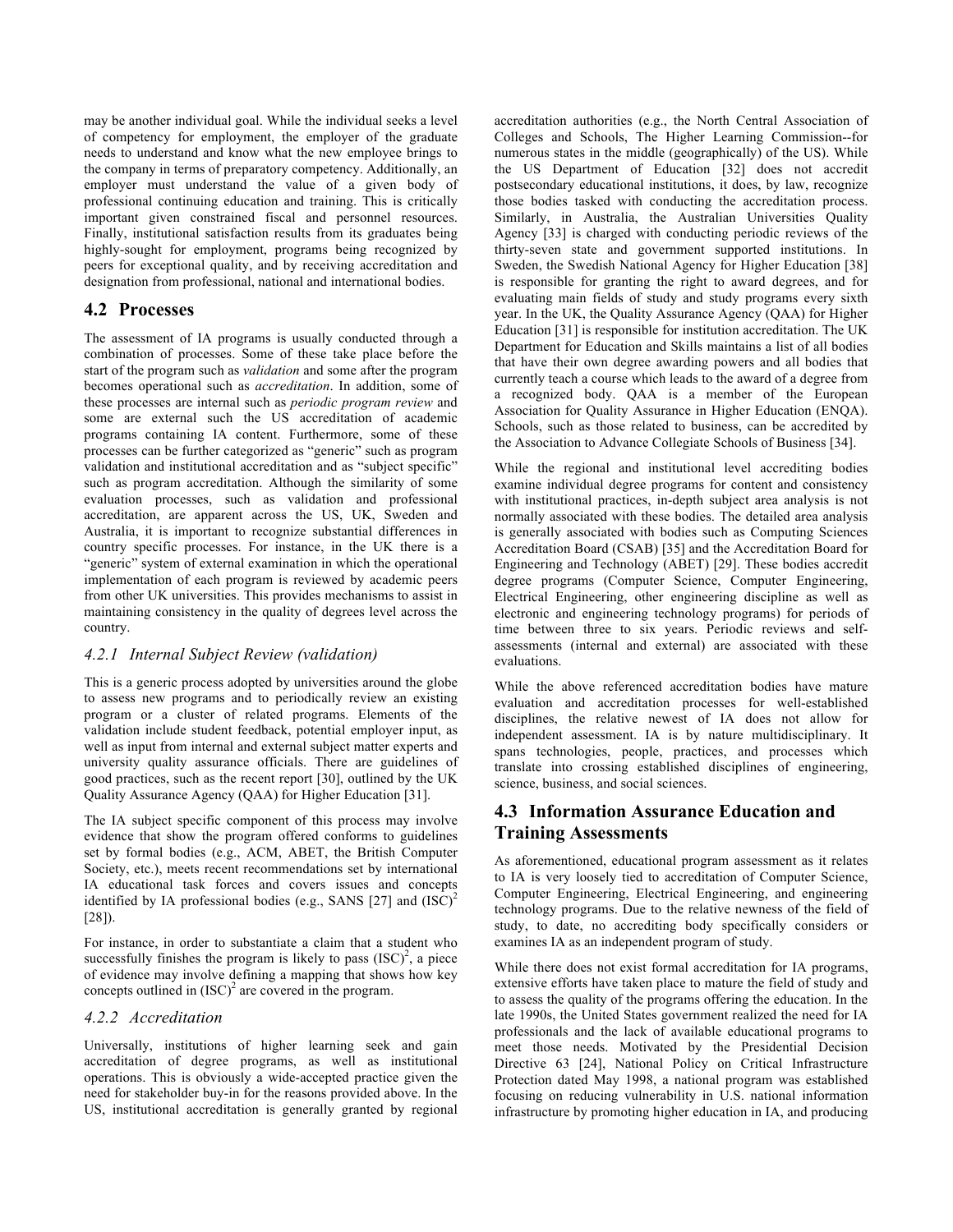a growing number of professionals with IA expertise in various educational disciplines.

The National Centers of Academic Excellence in Information Assurance Education (CAE/IAE) Program [13] is jointly sponsored by the National Security Agency and the Department of Homeland Security and is open to nationally or regionally accredited 4-year colleges and graduate-level universities. To become a CAE/IAE, an institution must go through a rigorous two phase evaluation process. First, an applicant institution must map its IA curricula to at least two of the national training standards: the National Security Telecommunications and Information Systems Security Instruction (NSTISSI) No. 4011 National Training Standard for Information Security (INFOSEC) Professionals and at least one of the Committee on National Security Systems standards (CNSS 4012-4016) [25]. This courseware mapping ensures curricula content designed to meet the needs of the U.S. Federal Government. Courseware assessment is examined and mapped at the awareness, knowledge, and comprehension levels. The second phase of the CAE/IAE designation process is for the institution to show a comprehensive capability and competency in IA education, practice, and outreach. The following evaluation criteria for CAE/IAE designation have been established:

- *Outreach/Collaboration:* To ensure the national awareness and growth of IA education and practice, an applicant institution must show that its programs extend beyond the normal boundaries of the University and bring current IA practitioners into the IA Center. Applicant institutions must provide evidence of partnerships in IA education with minority colleges and universities, or K-12 schools, or 2-year community colleges, or technical schools.
- *IA as a multidisciplinary science:* An applicant institution must show that IA is not treated as a separate discipline, but as a multidisciplinary science with the body of IA knowledge incorporated into various disciplines.
- *Practice of IA encouraged throughout the University:* An applicant institution must show evidence that it encourages the practice of IA, not merely that IA is taught.
- *Student-based IA research:* An applicant institution must demonstrate student-based IA research is being conducted as it fuels the relevancy and currency of IA curricula.
- *Faculty active in current IA practice and research:* An applicant institution must demonstrate that its faculty practices IA, performs IA research, and contributes to IA literature.
- *IA Resources:* An applicant institution must demonstrate that the faculty and students have access IA resources and reference materials.
- *IA academic program exists:* An applicant institution, which is a nationally or regionally accredited 4-year college or graduate-level university, must demonstrate that it possesses an academic program with an area of study or focus area in IA.
- *Center for IA Education:* An applicant institution must have a declared center for IA education or a center for IA research from which IA curriculum is emerging. The center may be school or university-based.

• *Number of IA faculty and course load:* An applicant institution must demonstrate the active involvement of faculty in the IA curricula.

Once meeting the assessment criteria outlined above, an institution is designated as a CAE/IAE for a period of five years. Reapplication for subsequent designation is required and should occur midway through the fourth year of the current designation period. In 2008, the CAE/IAE program was expanded to include research-centric institutions (CAE-R). Presently, there are 106 institutions across the United States designated as a CAE/IAE, CAE-R, or both.

### *4.3.1 Commercial IA Training Assessment*

The market initially drives the number of commercial IA training venues. By this, if there is a determined demand for a given product, commercial entities will be formed to meet this demand. Most of these commercial venues either provide some type of certification or courseware/instruction that leads to the ability to obtain a certification. These certifications can be vendor specific such as a Cisco router certification to vendor neutral certifications such as the Certified Information Systems Security Professional (CISSP). The certification by security professional bodies continues to grow and currently enjoys wide recognition by employers in specific domains. The main target audience is those professionals who have had several years in employment in IT security domains and would like to have formal recognition of their knowledge and skills in specific IA subjects. Currently, there are several certification programs offered by professional bodies. The most prominent certification in information security is provided by the International Information Systems Security Certification Consortium  $((ICS)^2$ ). In addition, there are several certifications offered by the BCS (information security, and information risk management) and ISACA (information security, auditing). More specialized qualifications are offered by Cisco in security of network communications and configurations, and by the Systems and Network Security (SANS), in secure programming, network security, vulnerability discovery and identification and treatments in specific programming frameworks such as Java,  $C#$ , .Net and  $C++$ .

As with the educational assessment of "quality" IA programs, there does not exist a universally accepted and standardized assessment process/standard for commercial IA training. Lacking this universal assessment process, criteria to consider in assessing the quality of a commercial training program can include [26]:

- How long has the certification been in existence?
- Does the certification organization's process conform to established standards?
- How many people hold the certification?
- How widely respected is the certification?
- Does the certificate span industry boundaries?
- What is the probability that 5 or 10 years from now, the certificate will still be useful?
- Does the certification span geographic boundaries?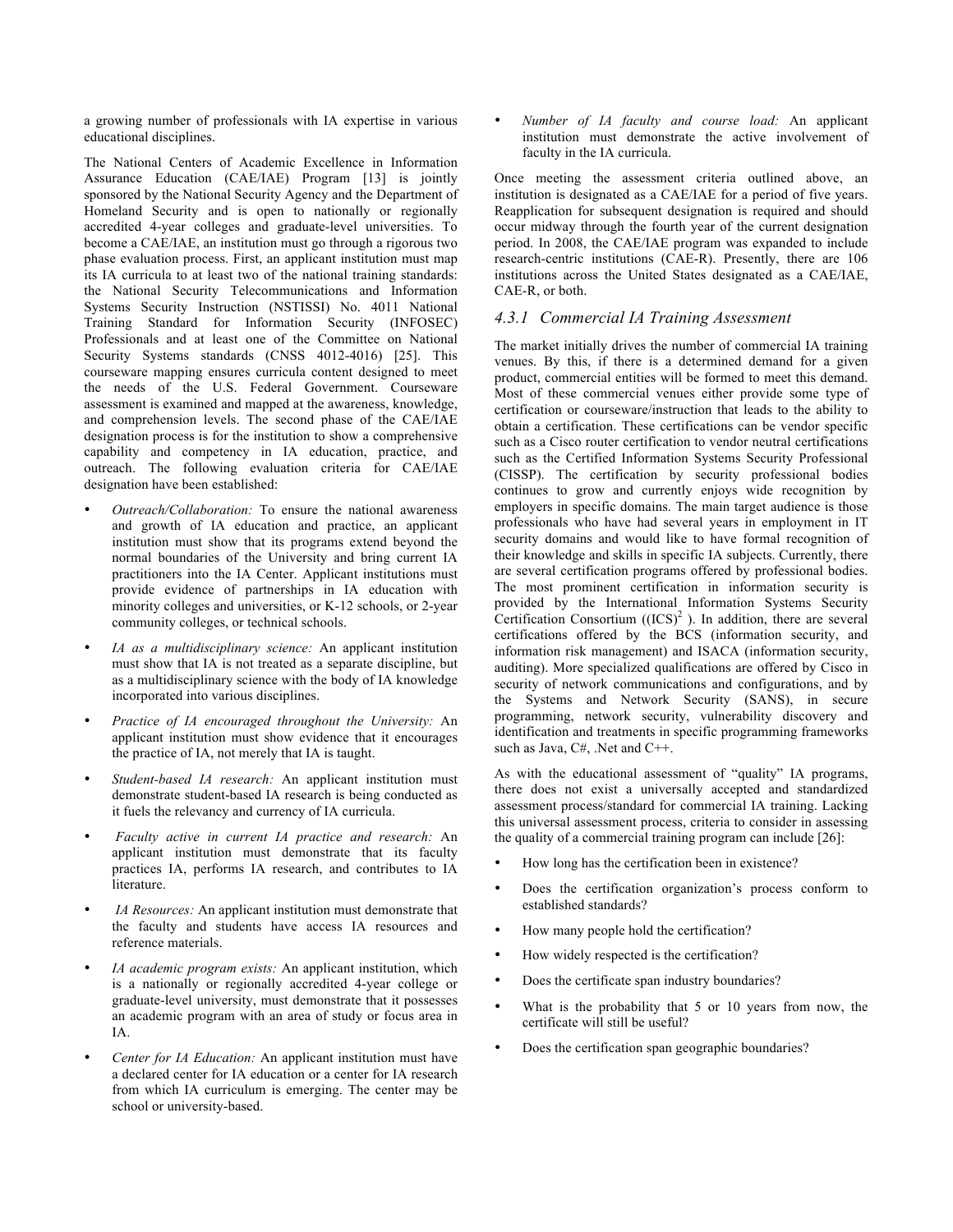# **4.4 Success Metrics**

As previously discussed, assessment of "quality" in education and training is a difficult task. Similarly, defining success metrics in education and training can also be highly subjective. From a U.S. perspective, given the PDD 63 guidance from 1998 to increase the number of IA professionals employed within the Federal government, an obvious educational success metric is the number of IA graduates who have entered Federal government service. On the broader scale, IA graduates will be or are needed and are being employed within industry, academia, and government around the globe. This primary metric (number of graduates) leads to secondary metrics such as the number of academic institutions that have emerging or established academic programs in IA, producing new educators via doctoral programs and increased collaborative efforts (curricula development and research partnerships) to advance the field of study. From an industry training perspective, the success metric lies in the number of individuals enrolled in specific courses and certification programs.

The number of IA professionals being produced for US government employment is predominantly being accomplished via the NSF SFS program and the DoD IASP. Beginning in 2001 and through 2008, 1001 (852 in SFS, 149 IASP) students have received IA scholarships and have graduated via sponsorship from the aforementioned programs. Of these graduates, 93% have gone on to receive jobs and work for the Federal government. While successfully increasing the number of IA professionals employed by the Federal government, these numbers reflect only a small percentage of the approximately 8,000 projected new IA/cyber hires needed by the Federal government over the next four years. It is unknown what the global demand for IA professional in industry and academia will be over the same period of time, but these sectors will compete to employ a relatively scarce resource. The scarcity of quality IA professionals continues to drive the need for expansion of IA academic across the globe. The US government emphasis on IA has been a prime motivator in this expansion as the number of academic institutions with IA programs or emphasis that have been designated as a CAE/IAE and/or CAE-R has grown from 7 in 1999 to 106 at the present time.

Rapid growth in the number of individuals certified by vendor neutral training may be the most prominent assessment measure with other aspects of the above criteria inherently embedded. For example, the Systems and Network Security (SANS) Global Information Assurance Certification (GIAC) has been awarded to over 26,000 individuals since its founding in 1999 [27]. The fastest growing and broadest certification is the CISSP designation. It has been granted to 61,000 individuals since its inception in 1988 [28]. In its latest version of its *Information Assurance Workforce Improvement Program*, U.S. DoD 8570 recognizes the need for professional certification for its workforce and calls for increasing percentages of its workforce to obtain these certifications in the upcoming years.

# **5. CHALLENGES AND FUTURE DIRECTIONS**

It is clear from the previous sections that IA has matured considerably over the past three decades and is now on the verge of being recognized as its own discipline. The number of faculty and programs that identify themselves as participating in IA

continues to grow, there is an increasing body of scholarly work in IA, and a common set of student learning outcomes and courses topics is beginning to precipitate out from the many existing IA curricula and standards. As IA begins the last steps towards formal definition and recognition as a discipline, it faces many challenges.

First and foremost, there is the need for some governing body, such as the ACM or IEEE, to work with IA educators and practitioners to develop education models for 2-year, 4-year and graduate level degree programs. The governing bodies also need to work with the IA community to develop formal mechanisms for the continual improvement of these programs and possibly for some form of accreditation. In doing so, the governing body must respect the diversity and interdisciplinary nature of extant IA educational programs and be cognizant of the important role that government and industry standards have played in shaping the content of the field. This working groups calls for the creation of an IA Educators body to study these issues.

As the demand for IA professionals at all educational levels continues to rapidly grow, it is clear that academia will soon face a dramatic shortfall of faculty with the proper qualifications to educate students to meet this demand. This is particularly true in the US where the government is likely to make large investments in programs to foster student education and training in IA. Government, industry and academia must come together immediately to explore creative mechanisms for increasing the IA faculty pipeline.

Another challenge (likely only a challenge in the US) not unique only to IA education is academic credit articulation from the lower academic division (typically completed as part of a community college program) into the upper division (typically completed as part of a baccalaureate program). Transfer-oriented associate-degree programs rely on formal inter-institutional articulation agreements to ensure that students experience a seamless transition between lower division associate degree coursework and upper division baccalaureate degree coursework. Articulation of courses and programs between two academic institutions facilitates the transfer of students from one institution to the other. Effective articulation requires a close evaluation of well-defined course and program outcomes as well as meaningful communication and cooperation. Many associate degree courses in IA, often taken towards accomplishing industry-based certifications do not easily transfer into baccalaureate programs. Guidelines and standards for IA education will likely facilitate this much needed articulation.

Even more seriously, it is likely too late to wait until college before introducing students to IA. It is clearly the case that aspects of IA can be introduced into the K-12 (or secondary school) classroom. Much more educational work is needed in this area.

Finally, the IA community must consider the role that licensure and certification will play in the IA profession vis-à-vis IA educational programs. Historically, IA education programs have been strongly influenced by industry and government training standards, many of which lead to some form of certification, and this is likely to continue for the foreseeable future. It is not clear, however, that all or any IA degree programs need to have some form of certification or licensure as a specific intended outcome of the program. As the academic community moves towards formalizing IA educational models and industry and government continue to promulgate IA training standards, the tension between